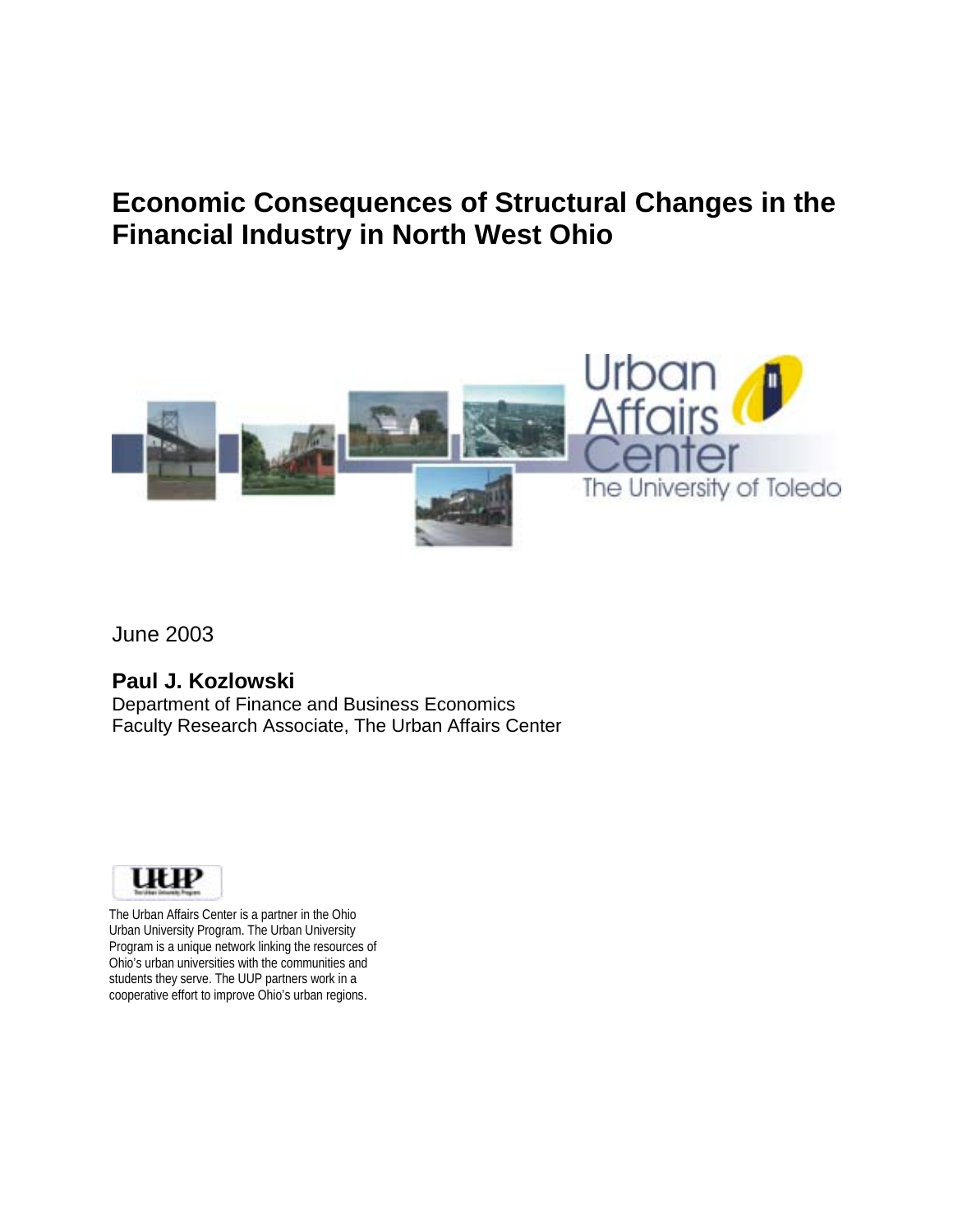Prepared 6/2003

By The University of Toledo Urban Affairs Center

#### **Paul J. Kozlowski**

Department of Finance and Business Economics Faculty Research Associate, The Urban Affairs Center

**The University of Toledo Urban Affairs Center 2801 W. Bancroft St. Toledo, Ohio 43606 419**!**530**!**3591 E-Mail: uac@utoledo.edu** 

**This publication is available for download at the following website: HTTP://uac.utoledo.edu**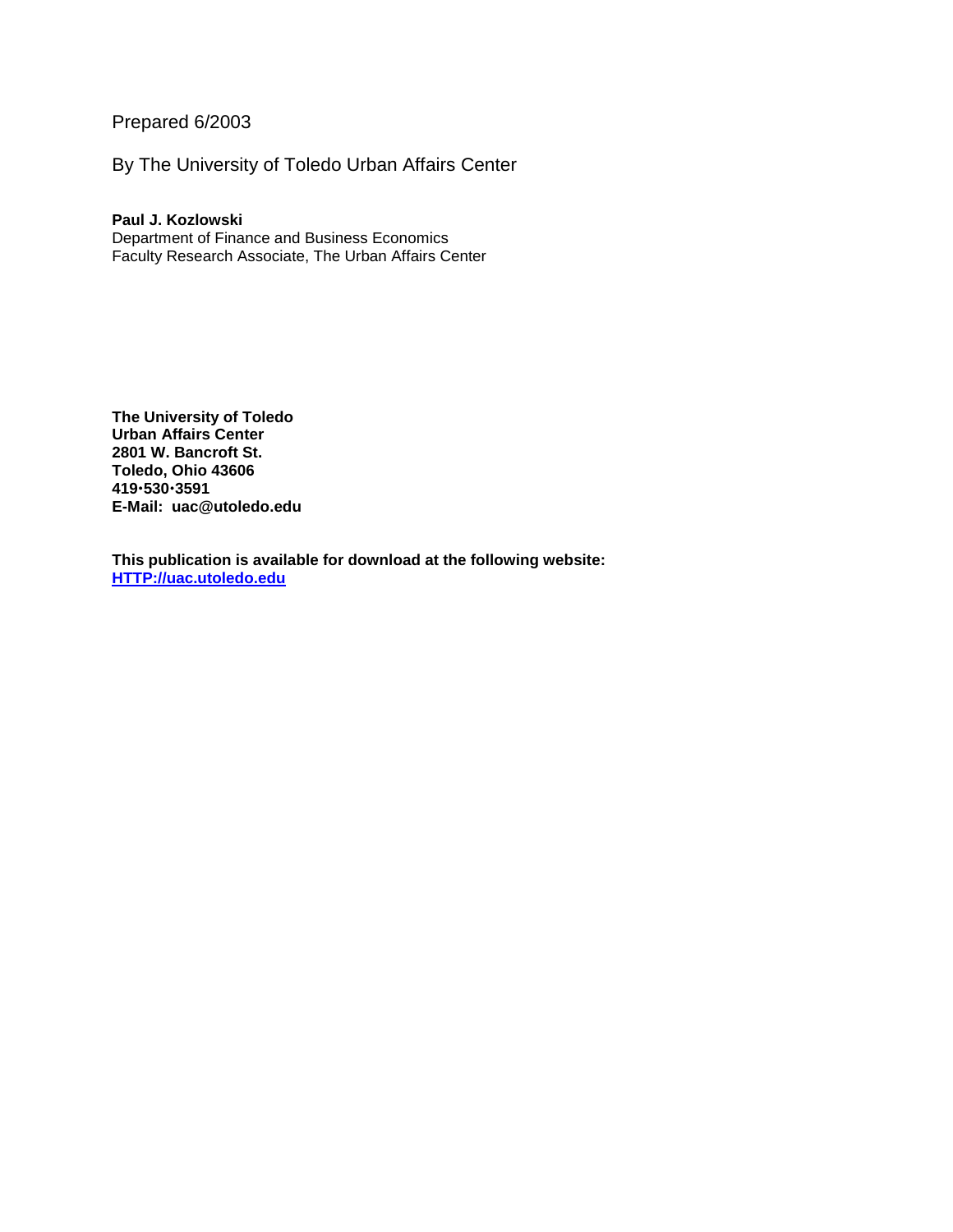## **Economic Consequences of Structural Change in the Financial Industry in North West Ohio**

6/2003

### **Paul J. Kozlowski**

Department of Finance and Business Economics Faculty Research Associate, The Urban Affairs Center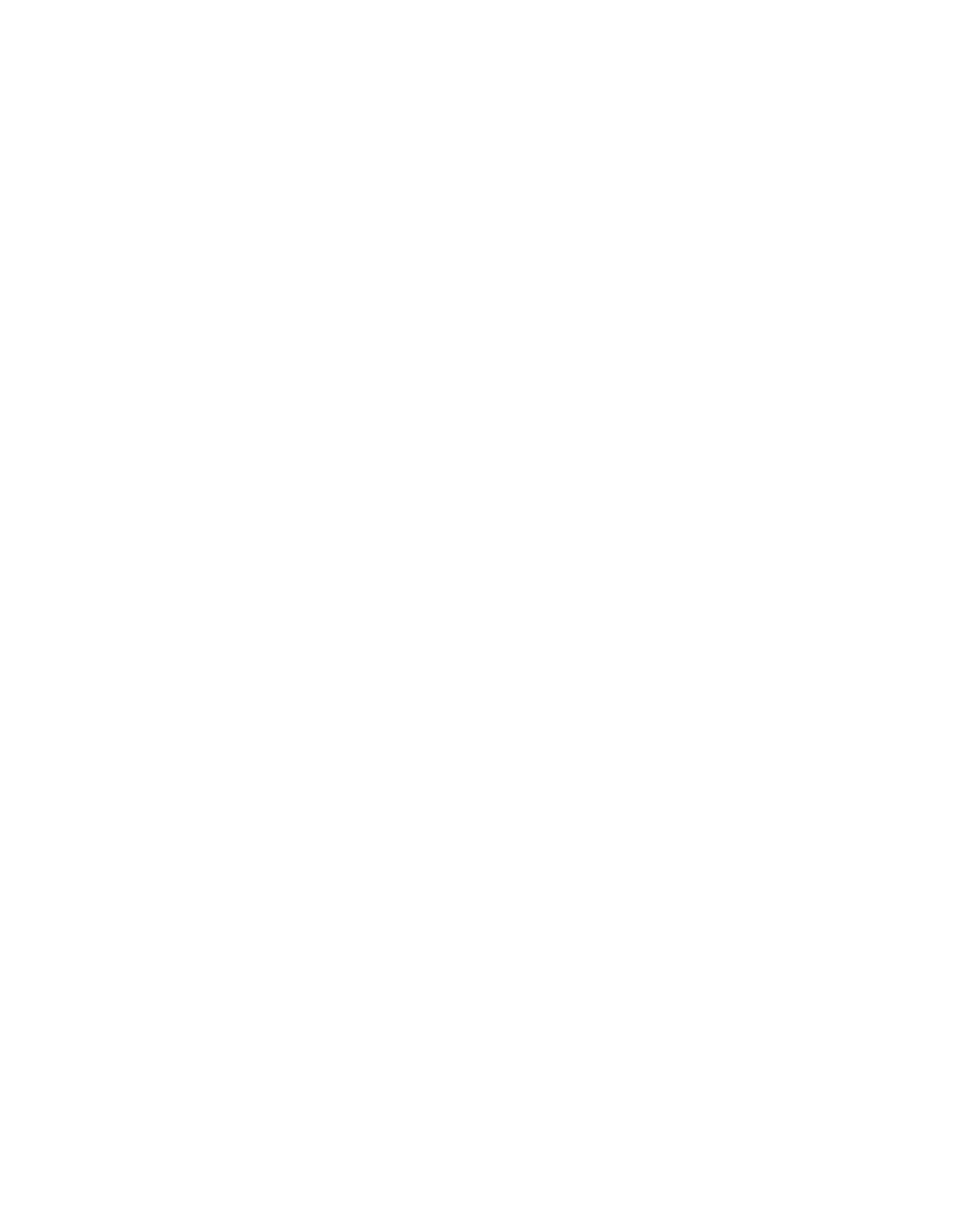# **Table of Contents**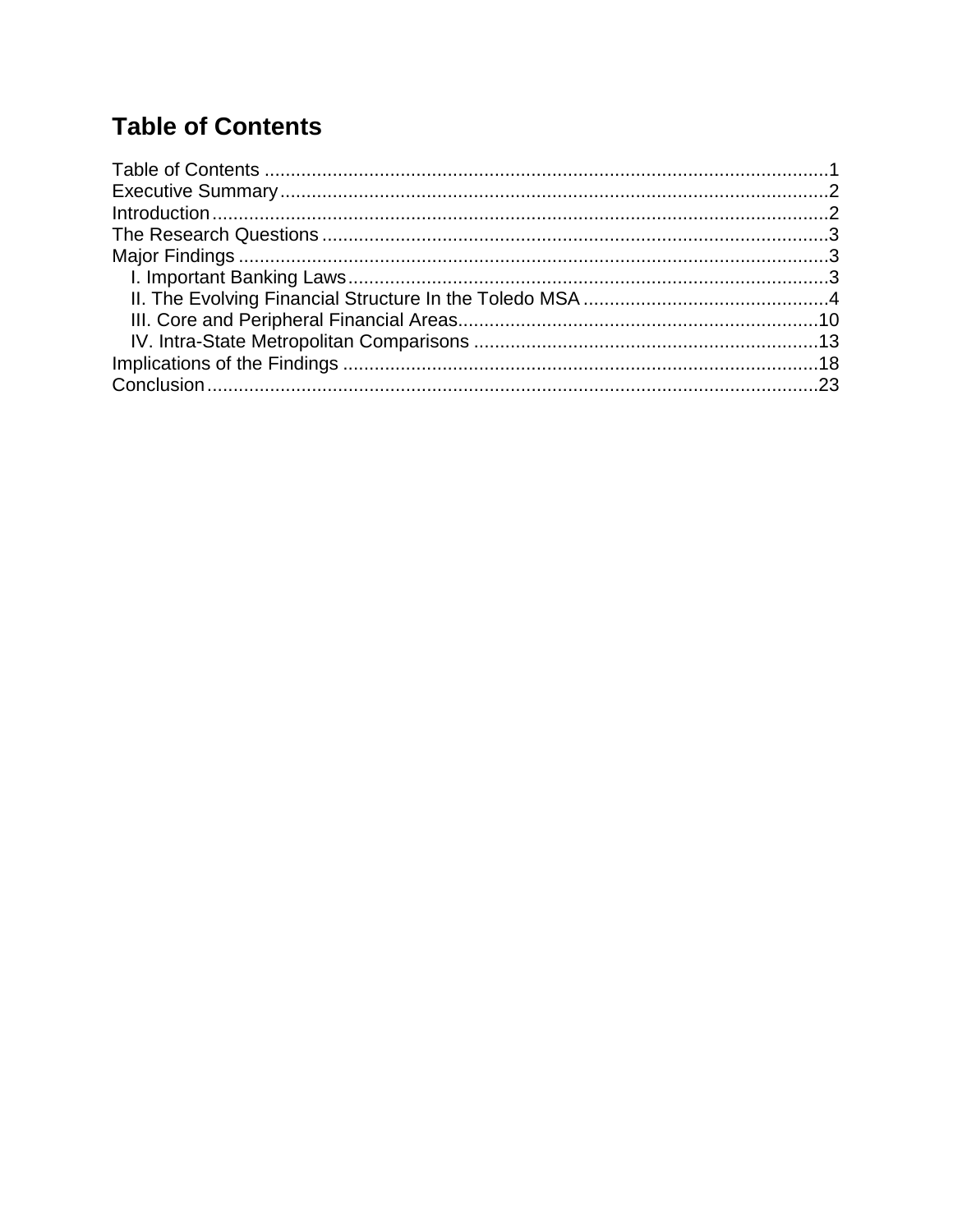## **Executive Summary**

- $\triangleright$  Major changes in Federal Law have resulted in a reduced number of banks throughout the country and in Ohio. The liberalization of geographic restrictions raises important issues about market power, availability of funds, and price in local and regional markets.
- $\triangleright$  Market shares of large institutions in the Toledo MSA are up since 1994. With one exception, all are depository institutions headquartered outside the area but not outside the State of Ohio.
- $\triangleright$  Toledo-based financial institutions are few and small, indicating that the Toledo area is in a peripheral position in this industry, not only nationally but also within Ohio. This has increased during the last ten years as the area became more reliant on financing from financial institutions with headquarters outside the area.
- $\triangleright$  "Transaction-based" lending dominates as funds move toward highest potential returns. Community banks, practicing relationship-based lending, have declined in the more intensely competitive banking environment.
- $\triangleright$  While the loss of locally-owned banks may have adverse consequences for local economies, recent studies of liberalization in U.S. banking suggest mixed results: a greater share of the local market by out-of-market banks may actually yield more positive than negative impacts in some cases.
- $\triangleright$  Changes in federally mandated reporting reduced the amount of information banks provide about their activities in local markets. The current consolidated balance sheets lowered the cost of reporting for banks, but eliminated a significant source of regional banking information, especially with respect to lending activities.
- $\triangleright$  Ratings for compliance by banks with the Community Reinvestment Act show that out-of-market banks are meeting the credit needs of the Toledo area in terms of making capital available and meeting community investment needs.

# **Introduction**

The financial environment has always been fluid, and it is now evolving rapidly. De jure removal of geographic limits followed from the Riegle-Neal Interstate Banking and Branching Efficiency Act of 1994. Since June 1, 1997, bank holding companies (BHCs) have been able to unify interstate banks into branch networks. The Gramm-Leach-Bliley Financial Services Modernization Act of 1999 repealed provisions of the Glass-Steagall Act of 1933 that separated commercial and investment banking. Federal legislation, along with the wave of mergers and consolidations, changed the nature of market conditions in the financial industry. The ongoing and rapid evolution in the financial industry has national and regional economic implications.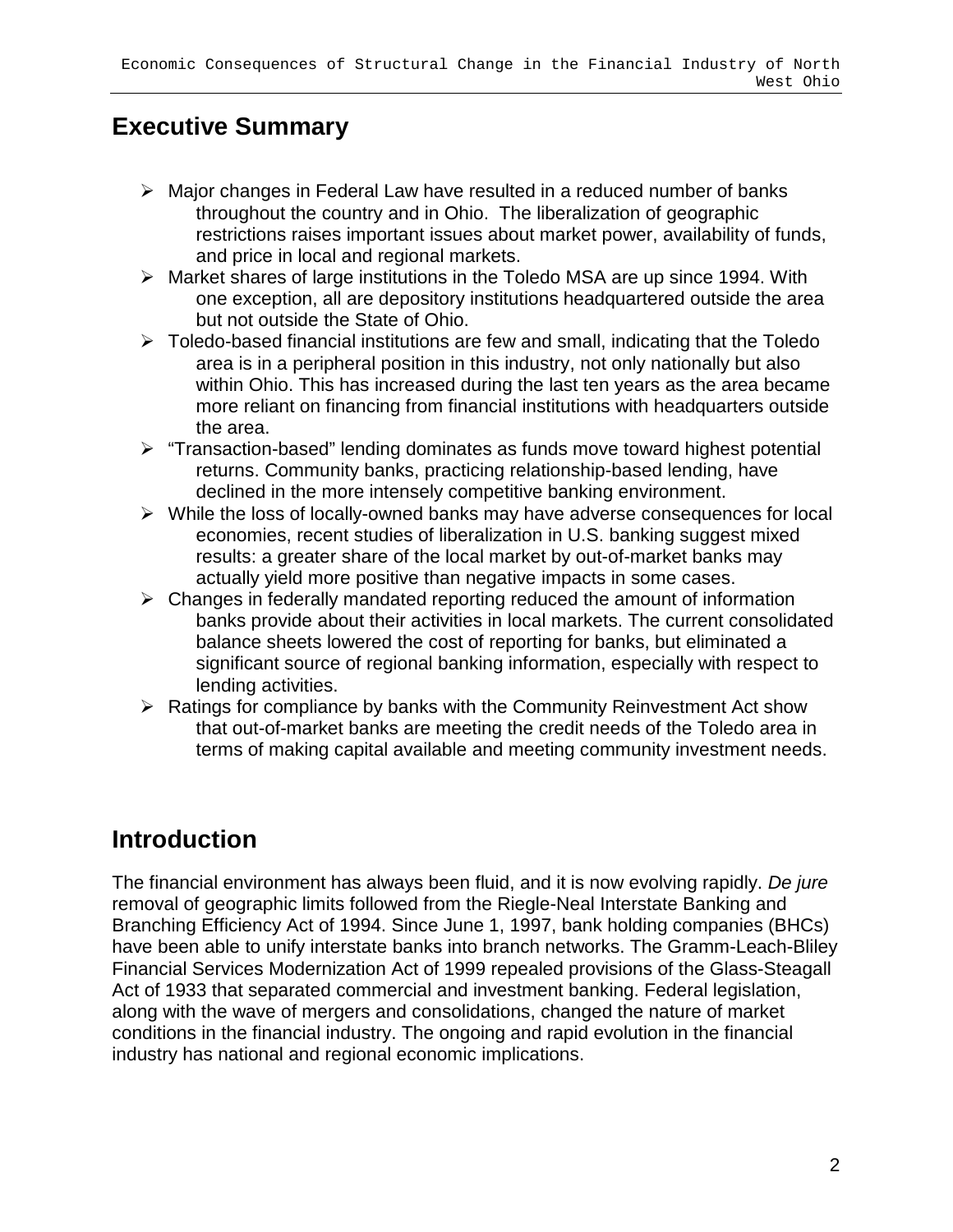# **The Research Questions**

While there are important national efficiency considerations in a globalized financial system, there are also issues centering on local industrial structure, concentration, and differences between core and peripheral financial areas. Regional scientists identified money and credit as significant determinants of growth in regions, but specifying and measuring the processes remain as tough challenges. Nevertheless, financial institutions act as key intermediaries through which funds flow into and out of local markets. The supply of funds is an important, but multi-dimensional phenomenon from a regional perspective that is influenced by the behavior of financial intermediaries that lend inside and outside local areas. The elusiveness of financial processes contributes to difficulties in measuring impacts in local markets.

This research focused on structural change in depository institutions in the Toledo MSA. Evolution in the local banking structure was emphasized, especially trends in concentration since 1994. Characteristics of core and peripheral financial areas were also examined, and the Toledo market was compared to selected metropolitan areas in Ohio. Section I of this paper briefly summarizes important changes in U.S banking laws during the last decade. Section II examines the evolution of the financial structure in the Toledo MSA. Section III highlights key characteristics of core and peripheral financial areas. Section IV compares the Toledo MSA to the Akron and Dayton metropolitan areas and to the state's large financial-core area in Cleveland. The Implications of the Findings and possible economic impacts are described next, and finally the conclusions of this analysis are identified.

# **Major Findings**

## **I. Important Banking Laws**

Banking is a regulated business activity; U.S. laws influence behavior of depository institutions and shape the structure in the industry with respect to competition and geographic scope. Two recent laws contributed to major changes in the industry.

The Riegle-Neal Interstate Banking and Branching Efficiency Act of 1994 basically phased out geographic restrictions imposed by the McFadden Act of 1927. This law allowed adequately capitalized and managed bank holding companies (BHCs) to acquire banks in any state. After June 1, 1997, it permitted interstate mergers between adequately capitalized and managed banks. Those mergers are subject to concentration limits, state laws, and evaluations under provisions of the Community Reinvestment Act (CRA) of 1977. Two sections of the Riegle-Neal Act directly affect changes in the industry nationwide and in local markets.

### **Section 102 -- Interstate Bank Mergers**

(B) Statewide concentration limits. The responsible agency may not approve an application for an interstate merger transaction if . . .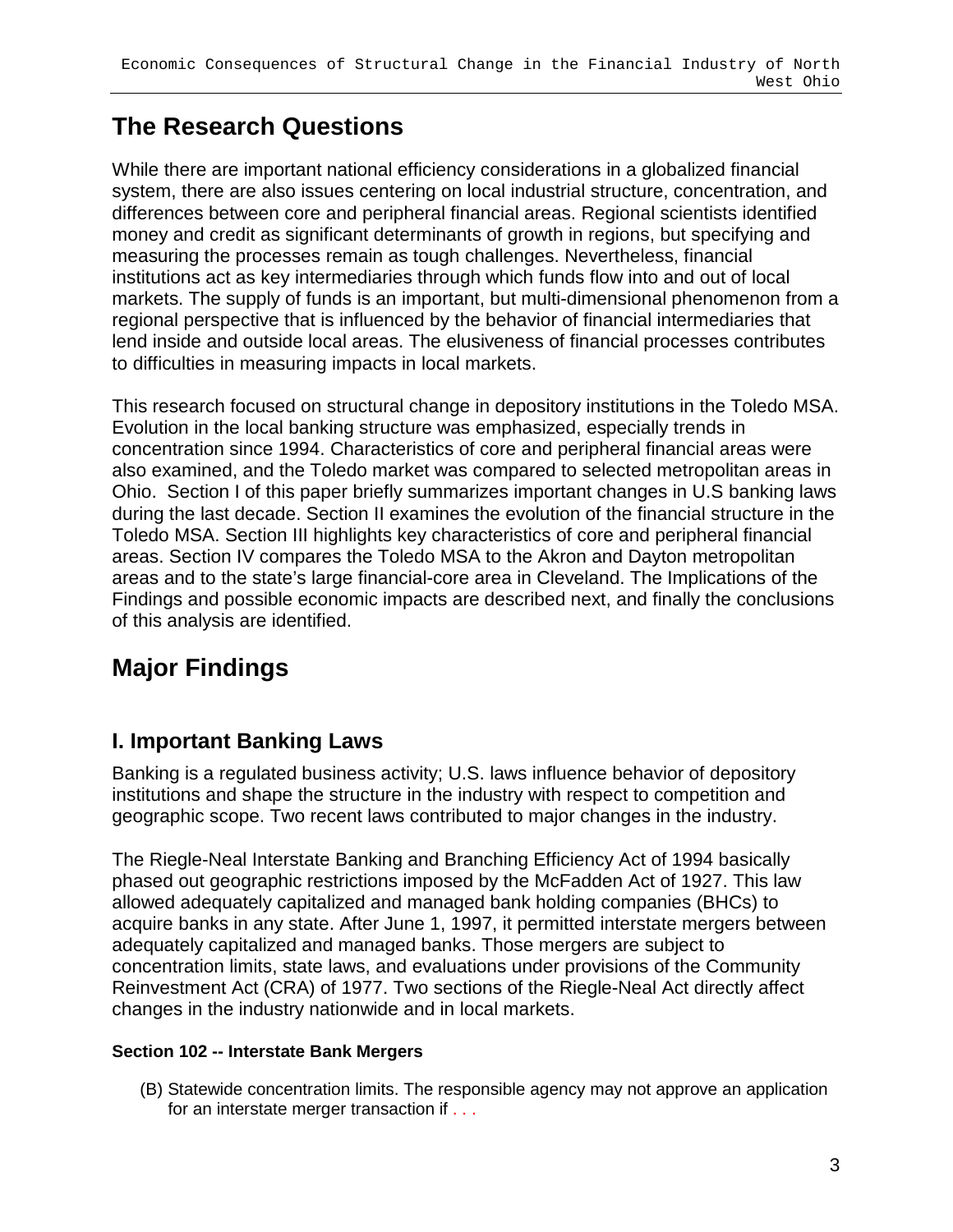(ii) the resulting bank, upon consummation of the transaction, would control 30 percent or more of the total amount of deposits of insured depository institutions in any such state.

### **Section 109 -- Prohibition against Deposit Production Offices**

- (A) Regulations. The appropriate Federal banking agency shall prescribe uniform regulation effective June 1, 1997, which prohibits any out-of-State bank from using any authority to engage in interstate branching pursuant to this title, or any amendment made by this title to any other provision of law primarily for the purpose of deposit production.
- (B) Guidelines for Meeting Credit Needs. Regulations issued under subsection (a) shall include guidelines to ensure that interstate branches operated by an out-of-State bank in a host State are reasonably helping to meet credit needs of the communities which the branches serve.
- (C) Limitations on Out-of-State Loans.
	- (1) Limitation. Regulation issued under subsection (a) shall require that, beginning no earlier than 1 year after establishment or acquisition of an interstate branch or branches in a host State by an out-of-State bank, if the appropriate Federal banking agency for the out-of-State bank determines that the bank's level of lending in the host State relative to the deposits from the host State (reasonably determinable from available information including the agency's sampling of the bank's loan files during an examination or such data as is otherwise available) is less than half the average of total loans in the host State relative to total deposits from the host State (as determinable from relevant sources) for all banks the home State of which is such State -

(a) The appropriate Federal banking agency for the out-of-state bank shall review the loan portfolio of the bank and determine whether the bank is reasonably helping to meet the credit needs of the communities served by the bank in the host State; and

(b) If the agency determines that the out-of-State bank is not reasonably helping to meet those needs

- (i) The agency may order that an interstate branch or branches of such bank in the host state be closed unless the bank provides reasonable assurances . .
- (ii) The out-of-State bank may not open a new interstate branch in the host State unless the bank provides reasonable assurances . . .

The Riegle-Neal Act was designed to enhance efficiency in banking. It allowed banks to move across state lines, consolidate functions, and lower costs by taking advantage of economies of scale. For local areas there is some evidence that weaker banks lost ground to larger, more efficient banks in the years following passage of this law (Jayaratne and Strahan 1997). In short, industrial changes should have resulted in lower costs and higher economic growth in local areas in general. These results need not be uniform across local areas, however.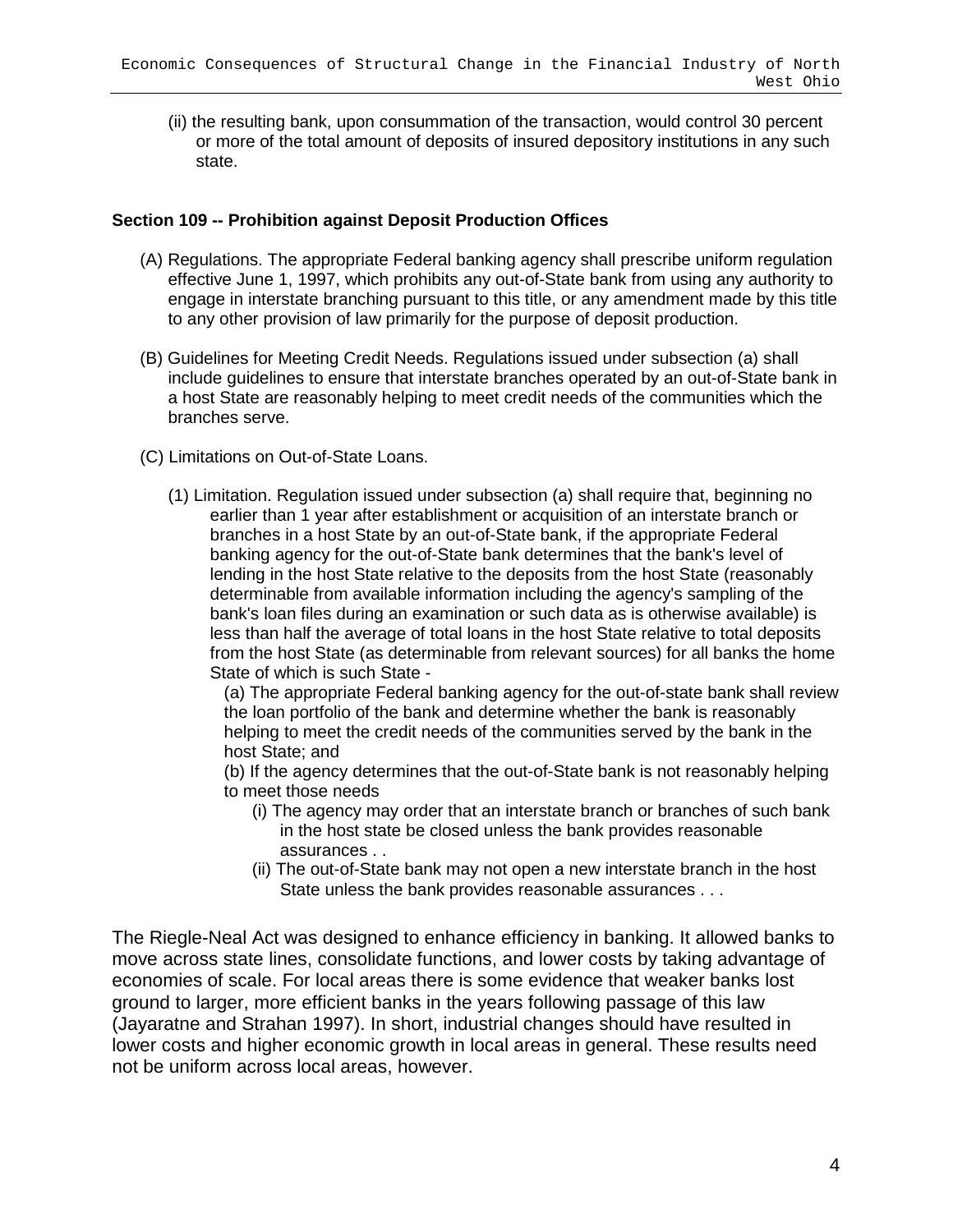. The Gramm-Leach-Bliley Financial Services Modernization Act of 1999 repealed the Glass Steagall Act of 1933, which separated commercial banking from investment banking, and allowed affiliations between banks and insurance underwriters. It also prohibits state actions that have the effect of preventing bank-affiliated firms from selling insurance on an equal basis with other insurance agents. New financial holding companies were authorized to underwrite and sell insurance and securities, engage in commercial and merchant banking, and to invest in and develop real estate and other complimentary activities. Banks with national charters were also permitted to underwrite municipal bonds. Gramm-Leach-Bliley also amended the Community Reinvestment Act of 1977 by specifying that financial holding companies cannot be formed before their insured depository institutions receive and maintain a satisfactory CRA rating. The result is greater movement toward homogenization in the financial services industry.

### **II. The Evolving Financial Structure In the Toledo MSA**

The national landscape of banking changed rapidly during the 1990s, with a wave of "megamergers" the most notably observed phenomenon. Based on total assets nationwide banking giants include: 1. Bank of America, National Association (NA), the result of a 1998 merger between BankAmerica Corporation in San Francisco and Nations Bank Corporation in Charlotte, NC; 2. Citibank NA, the commercial banking unit of Citigroup, Inc., the largest bank holding company (BHC) in the nation. Bank of America's geographic reach is extensive, with 3,800 branches located in 27 states. It has an asset base of more than \$580 billion, which is about 1.5 times the asset base of Citibank. As a unit of the largest BHC, Citigroup, Inc., Citibank has extensive reach as well. Citigroup, Inc. resulted from the merger of Citigroup in New York City and Travelers Group in Connecticut. Citigroup is the largest financial services organization in the world, with operations in over 100 countries. Such large BHCs are "financial supermarkets" offering customers services ranging from traditional retail banking to brokerage services to insurance. These very large institutions are sometimes referred to as Large Complex Banking Organizations (LCBOs).

When banks throughout the country are ranked by size of the asset base, only one Ohio bank, Key Bank NA, with headquarters in Cleveland, is in the top 20; its rank is 12. For the top twenty BHCs, however, three have headquarters in Ohio: National City Corporation (13) and Keycorp (14) in Cleveland and Fifth Third Bancorp (19) in Cincinnati. These three large financial institutions have significant presence in the Toledo MSA market.

The wave of mergers in the 1980s and 1990s resulted in decreases in the number of banks and increases in branches both nationwide and in Ohio. This trend also contributed to a larger share of deposits by the largest banks. DeYoung (1999) shows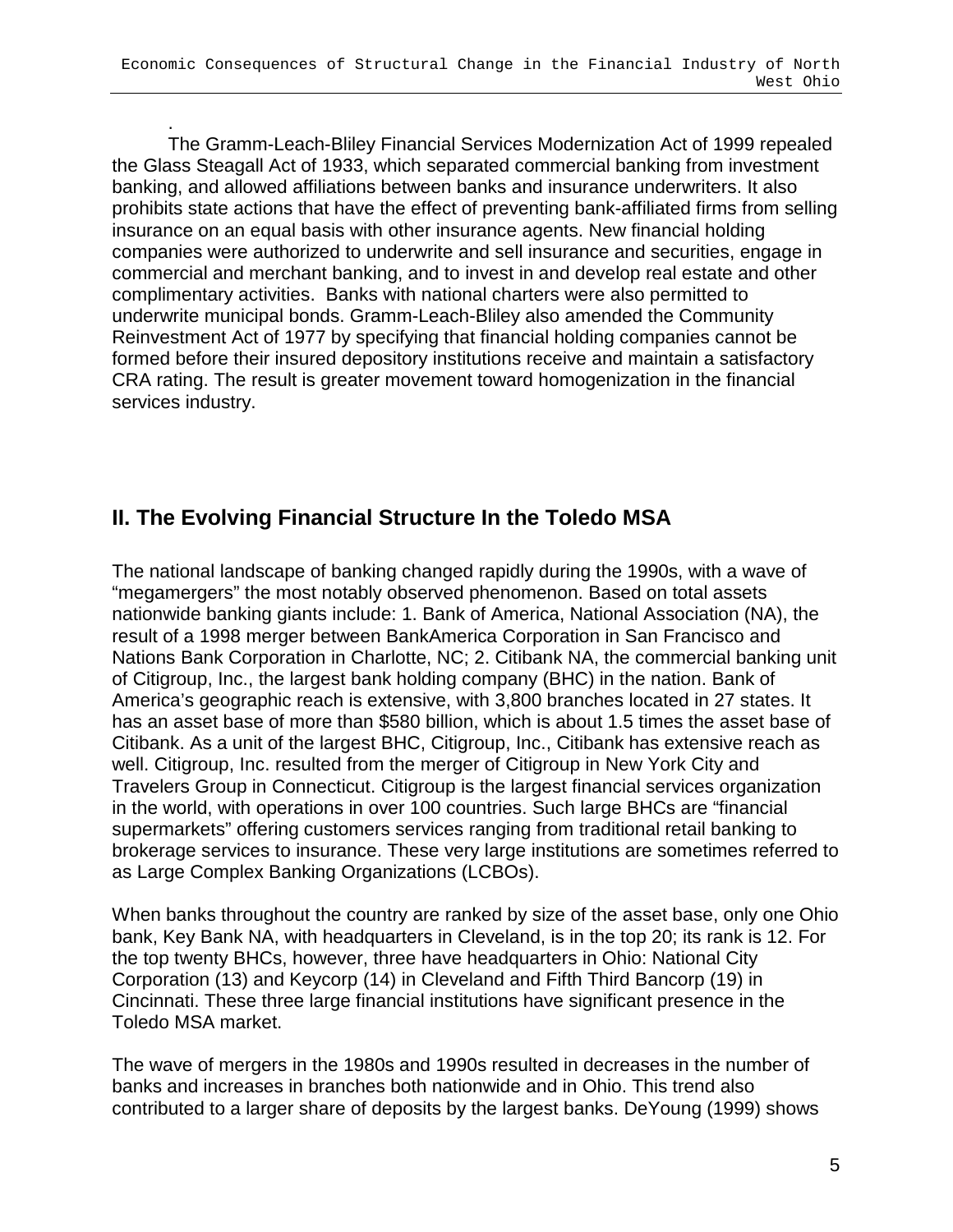that during the 1980s and 1990s the share of deposits in the ten largest banks nearly doubled from about 19% to 37%. Nevertheless, he demonstrated that for the entire country concentration did not increase in local markets (MSAs) because about twothirds of large mergers were the market-extension type, which is a combination of banks operating in different regions. Market-extension mergers change the ownership of acquired banks without reducing the number of banks in a local market. In the last two decades, the number of banks decreased nationwide by 44%. In 2001, 8,062 commercial banks existed in the U.S.; 202, or 2.5%, were in Ohio, which is nearly the same share that existed in the state two decades earlier.

Figure 1 shows the drop in commercial banks and the increase in branches in Ohio. Since 1980, the number of commercial banks decreased 47% while the number of branches rose 39%. By 2001, Ohio had 202 institutions classified as commercial banks; 156 had branches and the remaining were unit banks. At the end of 2001, 3,100 branches of commercial banks served the state.

The bank-merger wave, which resulted in fewer banks and a larger share of deposits for large depository institutions, improved efficiency in the industry by allowing banks to capture economies of scale in the delivery of financial services. Figure 2 shows the relatively large number of mergers for FDIC-Insured commercial banks in the state in the early-1980s and late-1990s. Market-extension mergers improved efficiency, lowered cost, and enhanced investment of bank assets. DeYoung (2000) points out that while large banks hold a more prominent position nationwide compared to twenty years ago, concentration in local banking markets has not increased substantially. Nevertheless, the structural and competitive evolution in still underway, and local markets can and do vary from the national pattern.

The intense process of consolidation and the decline in the number of commercial banks nationwide from 12,329 in 1990 to 8,062 in 2001 raise concerns about market power and dominance by large financial institutions that may inflict higher prices and welfare costs in local and regional markets. The U.S. Department of Justice, the Office of the Comptroller of the Currency, the Federal Deposit Insurance Corporation, and the Federal Reserve System take charge in enforcing U.S. antitrust laws in the banking industry. These regulatory agencies are sensitive to dominant bank situations in which a large bank controls the market and smaller, competitive-fringe banks follow.

Application for merger is approved if the merger does not violate the 1800/200 rule used by the U.S. Department of Justice. This rule applies the Herfindahl-Hirschman Index (HHI) as a measure of concentration to assess bank-merger situations. The HHI formula is specified in (1).

(1)  $HHI_k = \sum MSD_i^2$ 

where,  $MSD_i$  = market share of deposits for bank i;  $k =$  market area.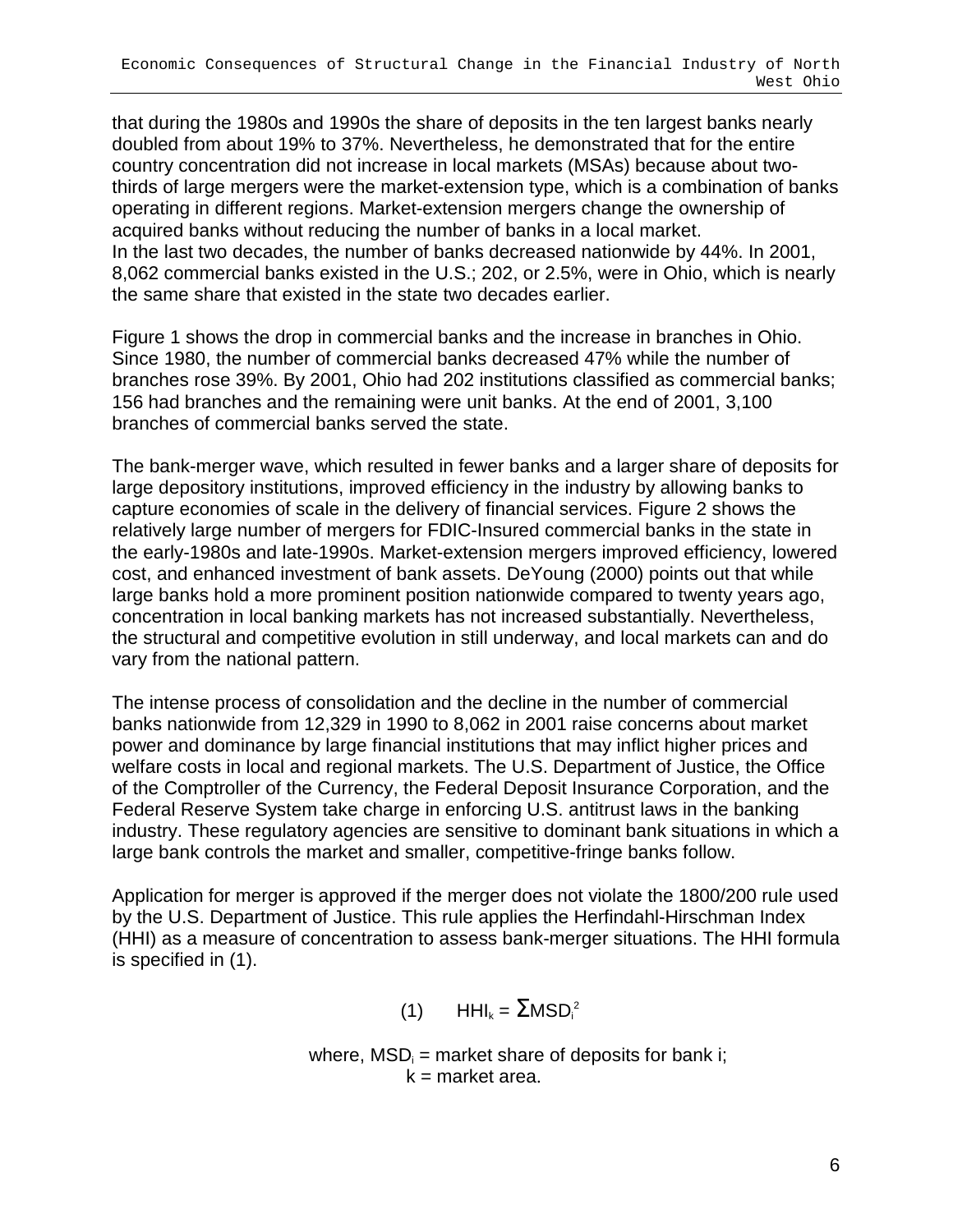



**Figure 2** 



**Source: FDIC, Historical Statistics on Banking.**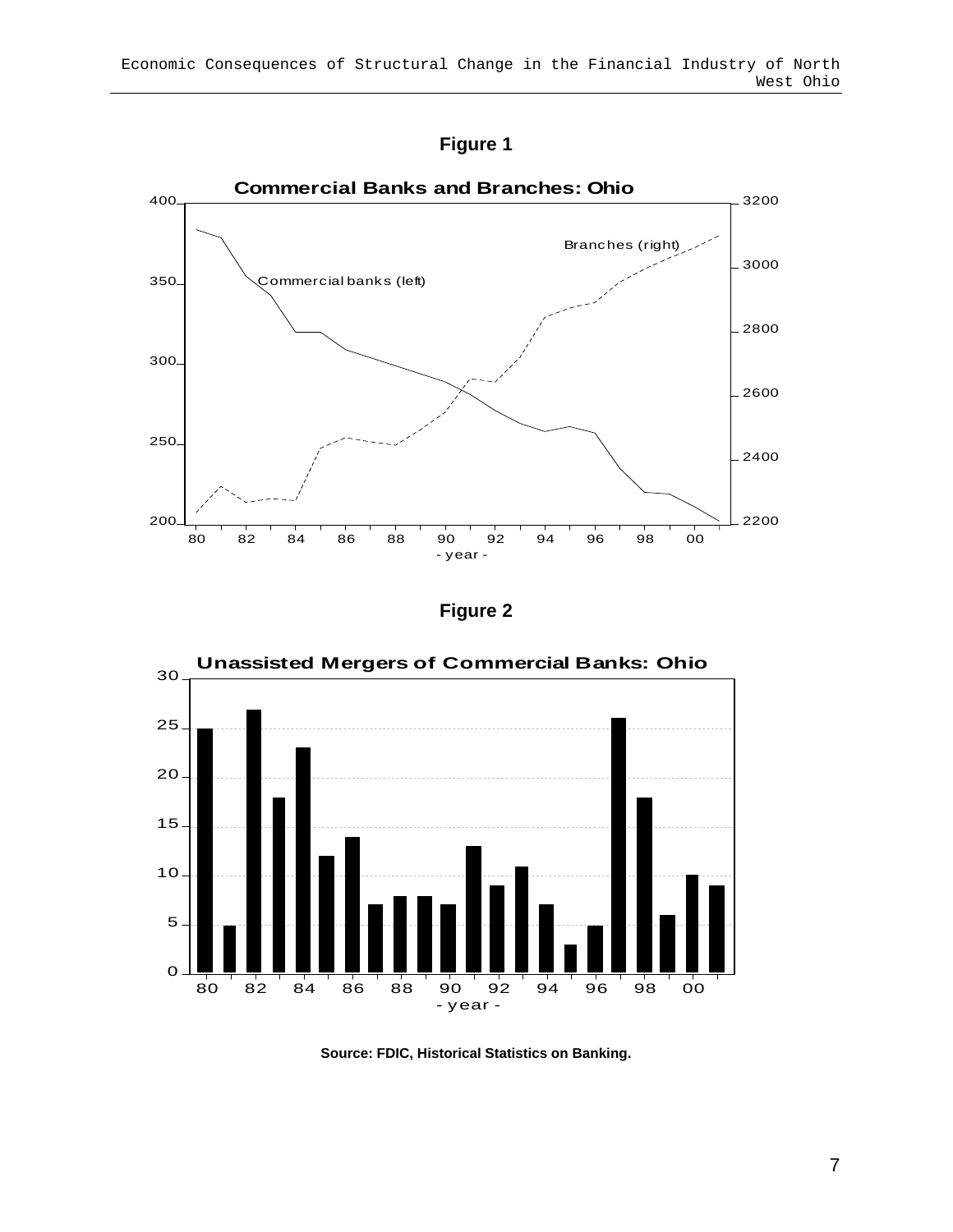The HHI accounts for the distribution of market share and the number of banks in the local market. Its high-end extreme – a monopoly bank controlling 100% of the local market – is 10,000; it moves down as the number of banks increases and market shares decline. In short, if a post-merger HHI is below 1800 and the increase in HHI pre- to post-merger is less than 200, then regulators conclude that the merger does not violate the working 1800/200 rule and that no significant anti-competitive impacts exist. HHI can also be used to compare concentration in local market areas over time.

Table 1 shows that the HHI for the Toledo MSA drifted upward in the period following the passage of the Interstate Banking and Branching Efficiency Act (Riegle-Neal) in 1994. The increase of 422 exceeds the 200 rule applied as a screening guideline for assessing competitive effects of acquisitions and mergers in a local market. U.S. Justice Department guidelines also suggest that an HHI between 1000 and 1800 reflects moderate concentration (Litan 1994 and DiSalvo 1997). The Toledo MSA has moved to the middle of that range since 1994. Despite this jump in HHI, its value in the Toledo MSA remained below the average for all metropolitan markets in the nation. That average of roughly 1950 remained relatively stable during the last two decades (DeYoung 1999).

|      |                                                                 | Deposits and HHI: Toledo MSA           |      |  |  |
|------|-----------------------------------------------------------------|----------------------------------------|------|--|--|
| Year | <b>FDIC-insured</b><br><b>Depository</b><br><b>Institutions</b> | Total<br><b>Deposits</b><br>(millions) | HHI  |  |  |
| 2001 | 20                                                              | \$7,444                                | 1447 |  |  |
| 1994 | 22                                                              | \$6,030                                | 1025 |  |  |

### **Table 1 Deposits and HHI: Toledo MSA**

Source: FDIC/OTS, Summary of Deposits

An increase in HHI of 422, however, would raise concern by regulators if it were the likely outcome of a proposed merger or acquisition in the local banking industry; it was not. In fact, the jump in HHI resulted from a combination of mergers, acquisitions, and consolidations of depository institutions in the Toledo MSA over many years. Nevertheless, there is more banking concentration in the Toledo MSA, but that, by itself, is not sufficient to conclude that banks have increased market power now accompanied by adverse economic impacts on the local area.

Table 2 shows the market-share characteristics for the Toledo MSA for 1994 and 2001. The top eight depository institutions accounted for 92.1% of deposits in 2001 compared to 84.3% in 1994. The big change occurred with Fifth Third Bank, whose share rose to 27.5% in 2001. That is more than twice the share of deposits for Sky Bank-MidAm Region, which is the number two deposit-taker in the local market. Note the sizable gain in dollar deposits at Fifth Third Bank from \$960 million in 1994 to over \$2 billion in 2001, an increase of 113% in the metropolitan market. Fifth Third Bank's increased share of deposits is reflected in the fact that about 11.5% of that bank's total deposits originate in the Toledo MSA.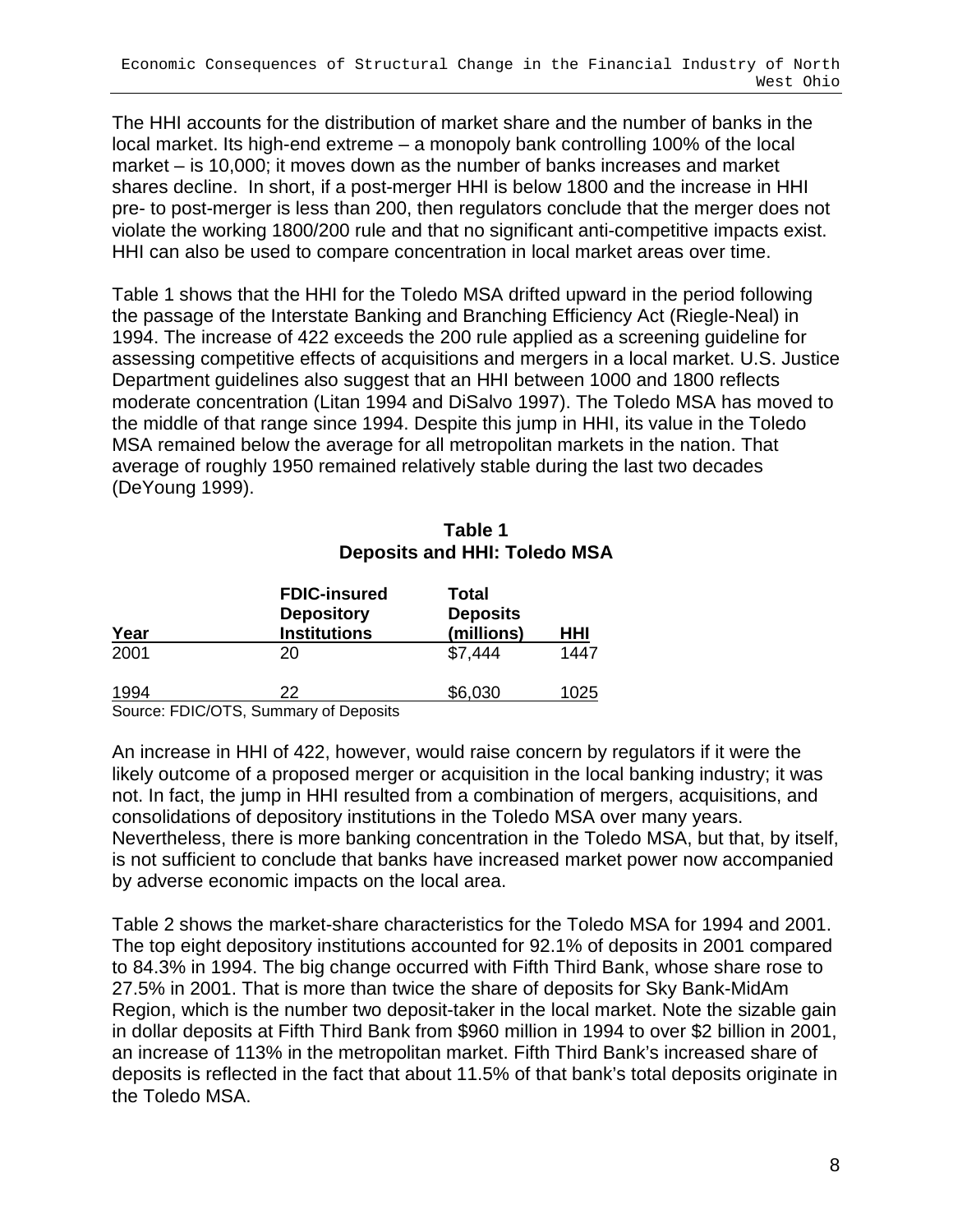| Table 2                                                                     |
|-----------------------------------------------------------------------------|
| Market Shares at the Top 8 FDIC-insured Depository Institutions: Toledo MSA |

| <b>Institution</b>                        | <b>Number of</b><br><b>Offices</b> | $-2001 -$<br><b>Deposits</b><br>(millions) | <b>Market</b><br><b>Share</b> |
|-------------------------------------------|------------------------------------|--------------------------------------------|-------------------------------|
| <b>Fifth Third Bank</b>                   | 34                                 | \$2,044                                    | 27.5%                         |
| Sky Bank-MidAm Region                     | 34                                 | 991<br>S.                                  | 13.3%                         |
| Key Bank National Association             | 25                                 | \$<br>972                                  | 13.1%                         |
| Charter One Bank, F.S.B.                  | 20                                 | \$<br>893                                  | 12.0%                         |
| <b>Huntington National Bank</b>           | 24                                 | \$<br>685                                  | 9.2%                          |
| <b>National City Bank</b>                 | 26                                 | 632<br>S                                   | 8.5%                          |
| <b>Farmers &amp; Merchants State Bank</b> | 6                                  | 350<br>\$                                  | 4.7%                          |
| <b>Standard Federal Bank</b>              | 9                                  | 285                                        | 3.8%                          |
| Sum                                       | 178                                | \$6,852                                    | 92.1%                         |

|                                          |                  | - 1994 -        |               |
|------------------------------------------|------------------|-----------------|---------------|
|                                          | <b>Number of</b> | <b>Deposits</b> | <b>Market</b> |
| <b>Institution</b>                       | <b>Offices</b>   | (millions)      | <b>Share</b>  |
| Fifth Third Bank of NW Ohio              | 36               | \$960           | 15.9%         |
| Charter One Bank, F.S.B.                 | 19               | \$817           | 13.5%         |
| <b>Society National Bank</b>             | 36               | \$793           | 13.2%         |
| National City Bank, Northwest            | 26               | \$755           | 12.5%         |
| <b>Huntington National Bank</b>          | 24               | \$583           | 9.7%          |
| Mid American National Bank               | 29               | \$516           | 8.6%          |
| <b>Standard Federal Bank</b>             | 9                | \$352           | 5.8%          |
| <b>Capital Bank National Association</b> |                  | \$306           | 5.1%          |
| Sum                                      | 180              | \$5,082         | 84.3%         |

Source: FDIC/OTS, Summary of Deposits, June 30, 1994 and 2001.

Fifth Third Bank is the banking unit of Fifth Third Bancorp, the bank holding company (BHC) with headquarters in Cincinnati. Fifth Third Bancorp reported domestic deposits over \$44 billion and assets over \$72 billion for 2001. This BHC represents a significant outside presence in the Toledo MSA. Despite its high market share, however, Fifth Third Bank faces strong competition from affiliates of other BHCs in the Toledo MSA.

Of the top six banks shown in Table 2, only Sky Bank-MidAm Region is a unit of a BHC with headquarters in the Toledo MSA. Sky Financial Group, Inc. has headquarters in Bowling Green, Ohio. Although it has the second-largest share of deposits in the local market, Sky Financial Group's assets, which total about \$8 billion, are only 11% of the asset base of Fifth Third Bancorp.

Table 2 reveals that the capital market in the Toledo MSA is dominated now by depository institutions with headquarters outside the area. Of the top six depository institutions listed in Table 2, only Sky Bank-MidAm Region has its headquarters in the local area and it is the smallest of the group in terms of both assets and deposits. The top six institutions account for about 84% of total deposits in the local market area.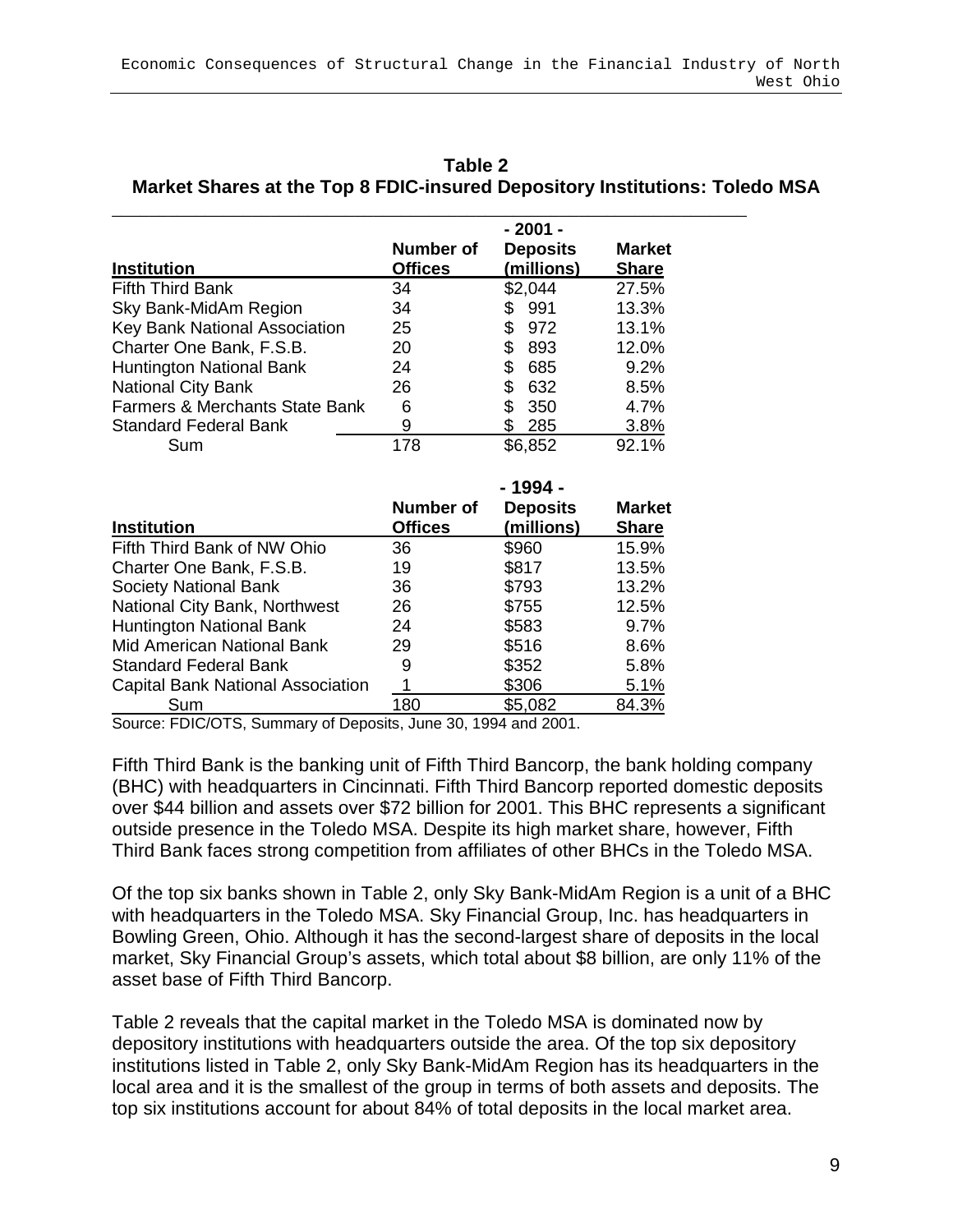Except for Sky Bank, all headquarters are outside the area: Keybank NA, Charter One Bank, F.S.B., and National City Bank in Cleveland; Fifth Third Bank in Cincinnati; Huntington National Bank in Columbus.

The Toledo MSA market has a more concentrated banking structure now. Banking units from four large BHCs from outside the area now account for over 70 percent of deposits within the local market. Only one large outside bank, Fifth Third Bank of Cincinnati, increased its presence in the local market during the 1990s, however. In short, there is significant out-of-market presence by large banks in the Toledo MSA, but they are not affiliates of out-of-state BHCs.

### **III. Core and Peripheral Financial Areas**

Core and peripheral financial areas have different characteristics. Core financial areas can be defined as those where financial institutions and markets are concentrated. New York City, for example, is an obvious core financial center; with respect to financial markets, it is the financial center of the nation. Peripheral financial areas, on the other hand, are for the most part largely dependent on branches of core-based institutions for financial services (Porteous 1995). Within states, core and peripheral areas may not be obvious. Several measures highlight features of financial areas and help to identify the characteristics of the Toledo MSA. There are, however, no absolute levels indicating what constitutes a financial-core area.

For comparative purposes the Charlotte-Gastonia-Rockhill MSA at the border of North and South Carolina is used as a benchmark. In 2000, that metropolitan area had a population of 1,508,050, which was up 29% from 1990. The Toledo MSA is about twofifths that size and its population increased just 0.6% from 1990 to 2000.

A crude measure is employment composition, the share of total employment accounted for by specific industries. Table 3 shows the employment composition of both MSAs. They are similar in manufacturing, services, and wholesale and retail trade. The Charlotte MSA, however, has much larger share of employment in the finance, insurance and real estate (F.I.R.E.) sector. Its 8.1% share in F.I.R.E. is not far from the 11.9% employment share in the large New York PMSA. Both metropolitan areas are financial-core areas.

### **Table 3 Employment Composition**

| <b>Industry</b>                    | <b>Toledo MSA</b> | <b>Charlotte, NC</b> |
|------------------------------------|-------------------|----------------------|
| Manufacturing                      | 17.5%             | 14.6%                |
| <b>Services</b>                    | 29.7%             | 27.4%                |
| Trade                              | 24.0%             | 23.9%                |
| Finance, insurance and real estate | 3.5%              | $8.1\%$              |

Source: U.S. Department of Labor, Bureau of Labor Statistics, www2.fdic.gov/recon.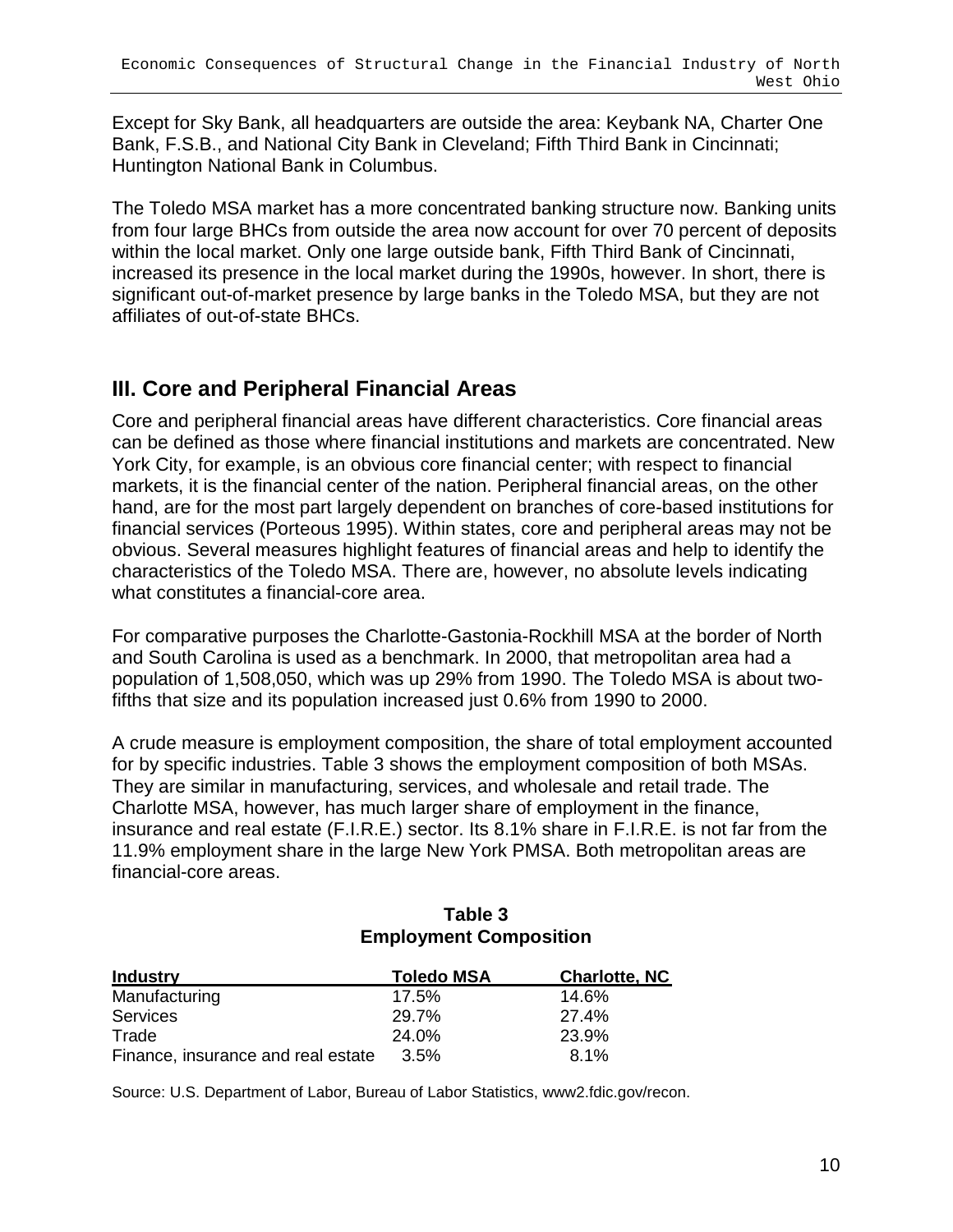Moreover, the Charlotte MSA is also a location for large bank headquarters with significant national status (LCBOs). Bank of America, the largest bank in terms of total assets and First Union National Bank, the fourth largest bank, are located there. The recent merger of First Union Corporation and Wachovia Corporation in December 2001 makes the new parent company, Wachovia Corporation, the fourth largest BHC in the nation with \$187 billion in deposits, second in the nation. Like Bank of America, Wachovia has extensive geographic reach: 2,800 full-service financial service offices and nearly 4,700 ATMs located in eleven east-coast states from Connecticut to Florida. Wachovia also lists 600 retail brokerage offices in 49 states.

Bank of America and Wachovia are significant financial "supermarkets" with extensive interstate range. Moreover, they have large shares inside the Charlotte MSA: Bank of America with 53% and First Union National Bank with 28% of deposits. Together those two LCBOs account for 81% of deposits in the local market. The Charlotte MSA is, therefore, bigger and more concentrated in financial services than is the Toledo MSA.

A location quotient, LQ, provides more detailed information because it measures the share of employment in an industrial sector such as finance, insurance and real estate within a local area relative to the national benchmark as specified in (2).

(2)  $LQ_i =$  (% of area employment in industry i) / (% of national employment in i)

For any industry, LQ > 1 indicates an above-average concentration of employment in that industry in the local area. Financial core areas would be expected to have LQs greater than one for the F.I.R.E. sector. Where is the Toledo MSA?

Table 4 displays location quotients in the Toledo MSA. The LQ of 1.36 for manufacturing reveals that the Toledo MSA is 36% more concentrated in this industry than the nation as a whole. Note the high LQ for the stone, clay and glass products and transportation equipment industries. Those measures are not surprising. They simply reflect the traditional manufacturing base of the Toledo MSA.

| Table 4<br><b>Location Quotients, Selected Industries: Toledo MSA</b> |                          |  |  |
|-----------------------------------------------------------------------|--------------------------|--|--|
| <b>Industry</b>                                                       | <b>Location Quotient</b> |  |  |
| Manufacturing                                                         | 1.36                     |  |  |
| Fabricated metal products                                             | 1.83                     |  |  |
| Stone, clay and glass products                                        | 4.31                     |  |  |
| <b>Transportation equipment</b>                                       | 3.65                     |  |  |
| Finance, insurance and real estate                                    | 0.60                     |  |  |
| <b>Business Services</b>                                              | 0.89                     |  |  |
| <b>Health Services</b>                                                | 1.35                     |  |  |

Source: U.S. Department of Labor, Bureau of Labor Statistics www2.fdic.gov/recon.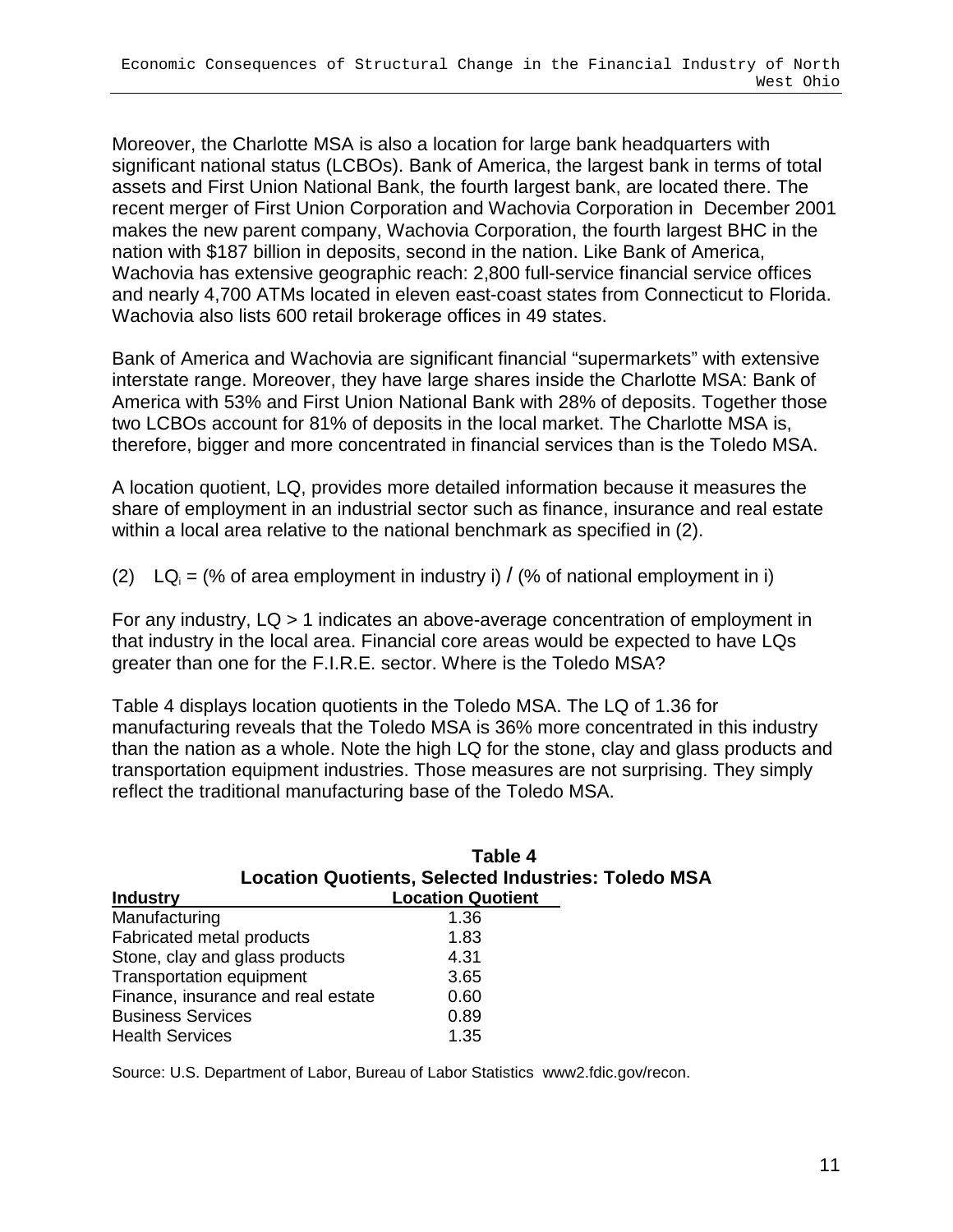For the finance, insurance and real estate sector, on the other hand, the Toledo MSA has an LQ of only 0.60. Like the employment composition measures in Table 3, this low LQ reflects the area's relatively low concentration of employment in F.I.R.E. The Toledo MSA is 40% below the national benchmark. In contrast, the Charlotte MSA has an LQ for F.I.R.E. of 1.38, and the nation's financial center in New York posts an LQ of 2.04. Although New York represents the extreme high end for this financial core measurement, its LQ, along with that of the Charlotte MSA, indicate the direction and size of change that the Toledo MSA needs to achieve to attain status as a core area. Employment in F.I.R.E. has not moved in that direction locally in the last ten years.

Headquarters inside an MSA is another measure for assessing characteristics of local financial markets. Table 5 presents the top-8 FDIC-insured institutions for the Toledo and Charlotte MSAs. Bank of America and the merged First Union/Wachovia institution account for nearly 85 percent of total deposits inside the Charlotte market area. The dominance by these large depository institutions also shows up in total assets of the top-8 institutions in the area. The situation in the Toledo MSA is different. The two headquarters located inside the MSA, Sky Bank and Farmers & Merchants State Bank, account for only 18 percent of total deposits of the top-8, FDIC-insured institutions. The bulk of deposits in the Toledo MSA flow to banks with headquarters elsewhere. The three banks from Cleveland: Keybank, Charter One Bank, and National City Bank, absorb about one-third of deposits in the Toledo MSA through seventy-one offices. Moreover, the bank with the largest share of deposits, Fifth Third Bank, has headquarters in Cincinnati; it serves the Toledo MSA through thirty-four offices. With respect to assets, the three banks from Cleveland account for 62 percent of total assets for the top-8 institutions shown in Table 5. In terms of size, the two banks located inside the Toledo MSA account for only one percent of the total assets listed. They are small depository institutions in a market dominated by large institutions from outside the area.

An acceptable definition of a financial core area is a location in which financial markets and institutions are concentrated. Peripheral financial areas are largely dependent on branches of core-area financial institutions (Porteous, 1995). The information presented on employment composition, location quotients, and headquarters indicates clearly that the Toledo MSA is a peripheral financial area from a regional perspective. The largest depository institution with headquarters in the Toledo MSA is Sky Bank-MidAm Region, an affiliate of the BHC, Sky Financial Group, in Bowling Green. Although this BHC has aggressively acquired banks in Pittsburgh and may acquire financial institutions in Cleveland, if the acquisition clears the regulatory process, perhaps by mid-2003, Sky Financial Group is still small in terms of the size of financial institutions with extensive geographic reach. In 2001, its deposits amounted to about 11 percent of the deposits reported by National City Corporation in Cleveland, the largest BHC with affiliates in the Toledo MSA. Moreover, total assets of Sky Financial Group amounted to only 7.6 percent of assets reported by National City Corporation in 2001.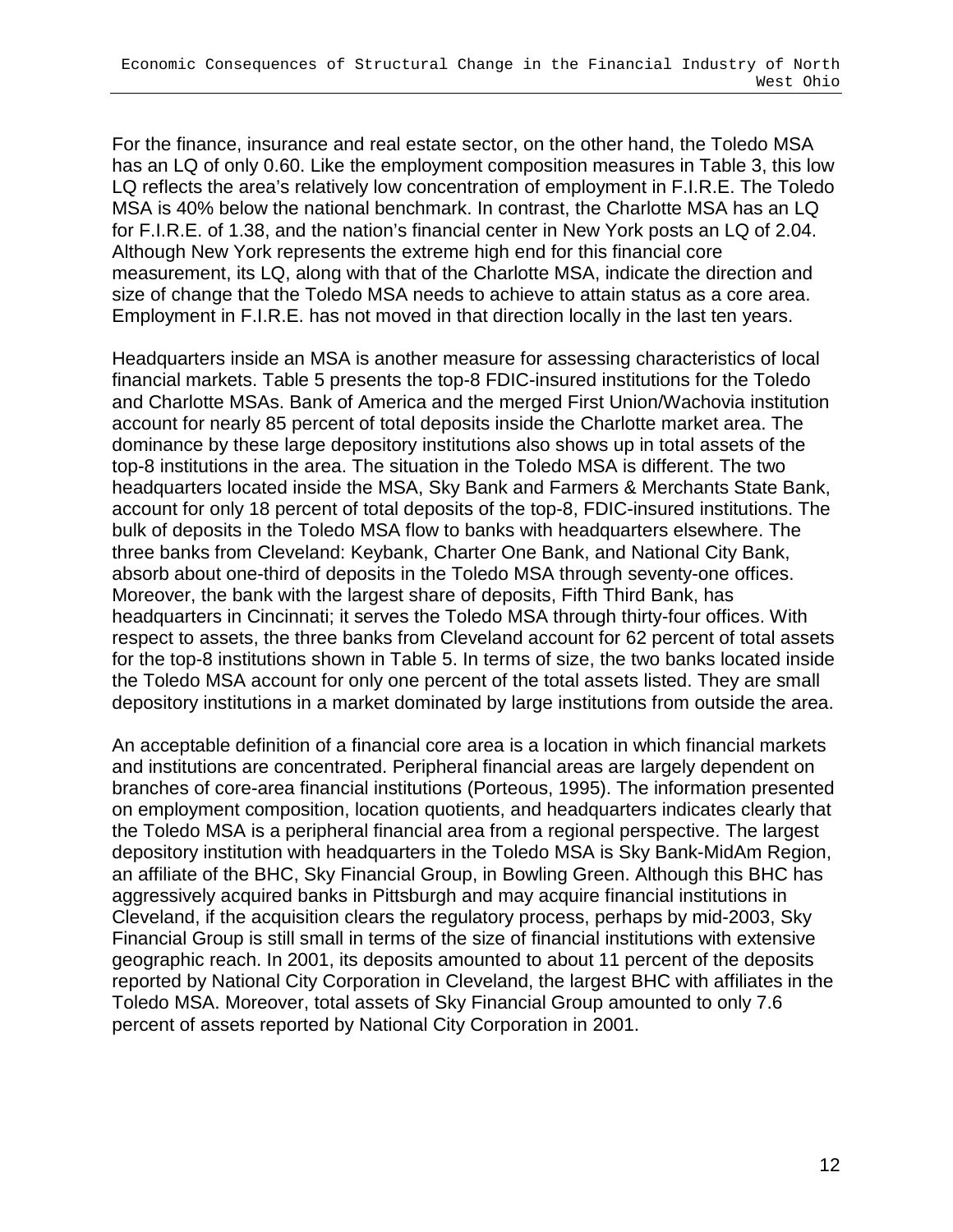### **Table 5 Headquarters, Assets, and Shares of Deposits Top-8 Depository Institutions**

#### **- Toledo MSA –**

|                                           |                     | <b>Total Assets Share of</b> |                 |
|-------------------------------------------|---------------------|------------------------------|-----------------|
| <b>Institution</b>                        | <b>Headquarters</b> | (millions)                   | <b>Deposits</b> |
| Fifth Third Bank                          | Cincinnati          | \$41,623                     | 27.5%           |
| Sky Bank-MidAm Region                     | Toledo              | \$2,106                      | 13.3%           |
| Keybank National Association              | Cleveland           | \$72,640                     | 13.1%           |
| Charter One Bank, F.S.B.                  | Cleveland           | \$39,533                     | 12.0%           |
| <b>Huntington National Bank</b>           | Columbus            | \$25,137                     | 9.2%            |
| <b>National City Bank</b>                 | Cleveland           | \$38,395                     | 8.5%            |
| <b>Farmers &amp; Merchants State Bank</b> | Archbold            | 690<br>\$                    | 4.7%            |
| <b>Standard Federal Bank</b>              | Troy, MI            | \$23,533                     | 3.8%            |
|                                           |                     | \$243,659                    | 92.1%           |

### **- Charlotte, NC MSA –**

| <b>Institution</b>                | <b>Headquarters</b> | <b>Total Assets Share of</b><br>(millions) | <b>Deposits</b> |
|-----------------------------------|---------------------|--------------------------------------------|-----------------|
| <b>Bank of America</b>            | Charlotte           | \$562,166                                  | 53.0%           |
| *First Union National Bank        | Charlotte           | \$301,645                                  | 28.4%           |
| Branch Banking & Trust Co.        | Winston-Salem       | \$58,156                                   | 3.5%            |
| *Wachovia Bank NA                 | Winston-Salem       | \$72,117                                   | 3.1%            |
| <b>First Charter Bank</b>         | Concord, NC         | \$3,464                                    | 2.7%            |
| Central Carolina Bank & Trust Co. | Durham              | \$10,783                                   | 2.2%            |
| First Citizens Bank & Trust Co.   | Raleigh             | \$10,766                                   | 1.2%            |
| **RBC Centura Bank                | Rocky Mount, NC     | \$14,076                                   | 1.1%            |
|                                   |                     | \$1,033,123                                | 95.2%           |

\*Merger December 2001.

\*\*Subsidiary of the Royal Bank of Canada Holding Company, headquarters in Montreal. Source: FDIC/OTS Summary of Deposits.

Sky Financial Group's attempt to acquire Metropolitan Financial Corporation in Cleveland may move it to the \$13 billion asset level, which is more than triple its size just four years ago (Brickey 2002). Although that will probably allow Sky Financial Group to maintain its position as the largest BHC in the Toledo MSA, it will not change the MSAs status as a peripheral financial area in a rapidly evolving interstate financial system.

### **IV. Intra-State Metropolitan Comparisons**

Where does the Toledo MSA fit in the financial structure of the state of Ohio? If the Toledo MSA is a peripheral financial area, how does it compare to the key financial-core area of Cleveland and to other metropolitan areas of roughly the same size? Table 6 presents summary statistics for the Akron, Cleveland, Dayton, and Toledo metropolitan areas.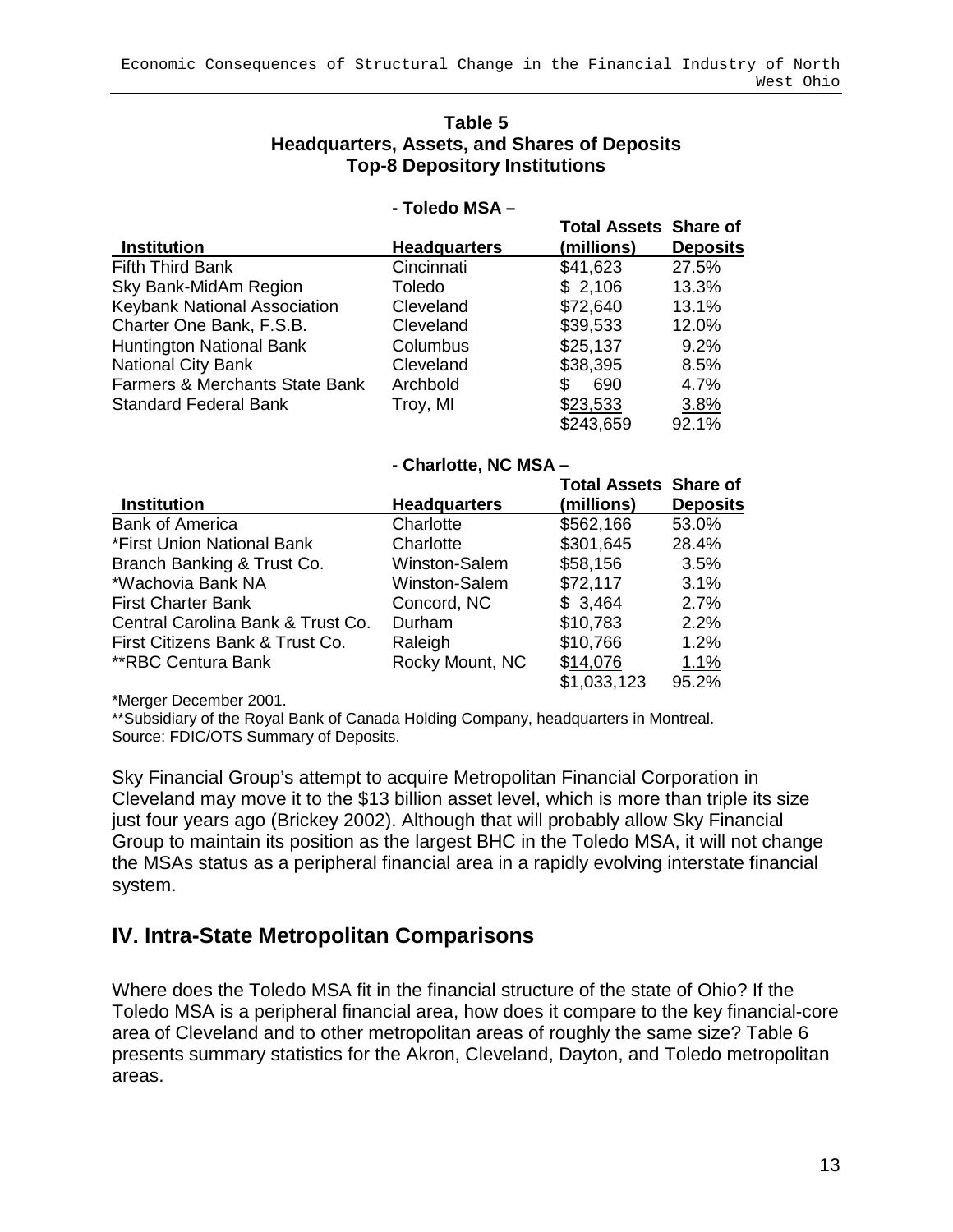| Table 6<br><b>Population, Employment, and Depository Institutions</b><br>- Metropolitan Areas - |                         |                          |                         |                         |  |
|-------------------------------------------------------------------------------------------------|-------------------------|--------------------------|-------------------------|-------------------------|--|
|                                                                                                 | <b>Akron</b>            | <b>Cleveland</b>         | <b>Dayton</b>           | <b>Toledo</b>           |  |
| Population (2000)<br>Change from 1990                                                           | 695,781<br>5.6%         | 2,250,096<br>2.1%        | 950,177<br>$-0.2%$      | 618,111<br>0.6%         |  |
| Total Employment (2000)<br>Full- and part-time<br>Change from 1990                              | 400,638<br>18.1%        | 1,405,450<br>11.8%       | 587,907<br>8.1%         | 393,066<br>14.5%        |  |
| Finance, Insurance &<br><b>Real Estate</b><br>Change from 1990<br>Share of total                | 27,221<br>39.2%<br>6.8% | 124,561<br>30.7%<br>8.9% | 36,149<br>23.5%<br>6.1% | 23,423<br>14.8%<br>6.0% |  |
| Number of FDIC-insured<br>depository institutions                                               | 28                      | 52                       | 29                      | 20                      |  |
| Number of Offices                                                                               | 221                     | 731                      | 290                     | 209                     |  |
| <b>Branching Density</b>                                                                        | 3148                    | 3078                     | 3276                    | 2957                    |  |

Note: Branching density = population/number of offices.

Sources: U.S. Department of Commerce, Bureau of Economic Analysis, Regional Economic Information System 1969-2000, CA05.1 and CA25, May 2002.

FDIC/OTS, Summary of Deposits, June 30, 2001.

The Toledo MSA is considerably smaller than Cleveland, the main financial center in the state. During the 1990s the population of the Toledo MSA rose just 0.6%, well below increases in Akron and Cleveland. The increase in employment in Toledo exceeded gains in Cleveland and Dayton, however; but jobs in the finance, insurance and real estate sector expanded the least in Toledo. The result is that Toledo has the smallest share of employment in the F.I.R.E. sector. Jobs in depository institutions fall into the F.I.R.E. sector, but data are not available because of disclosure limitations. The summary data in Table 6 reveal that the Toledo MSA is not much different from Akron and Dayton in terms of employment concentration in the F.I.R.E. sector.

Table 6 also shows that the number of financial institutions and offices (branches) follow closely with population. As the smallest of the four metropolitan areas, Toledo has fewer FDIC-insured depository institutions and offices. However, the branching density measure reveals that the Toledo MSA is well serviced by financial institutions with density close to that of Cleveland. Keybank, National City Bank, and Fifth Third Bank have a significant presence in each of the four metropolitan areas (see, Table 7). Those three large institutions are affiliates of BHCs that are in the top 25 nationwide; they are major forces in the state's financial sector and in the Toledo MSA.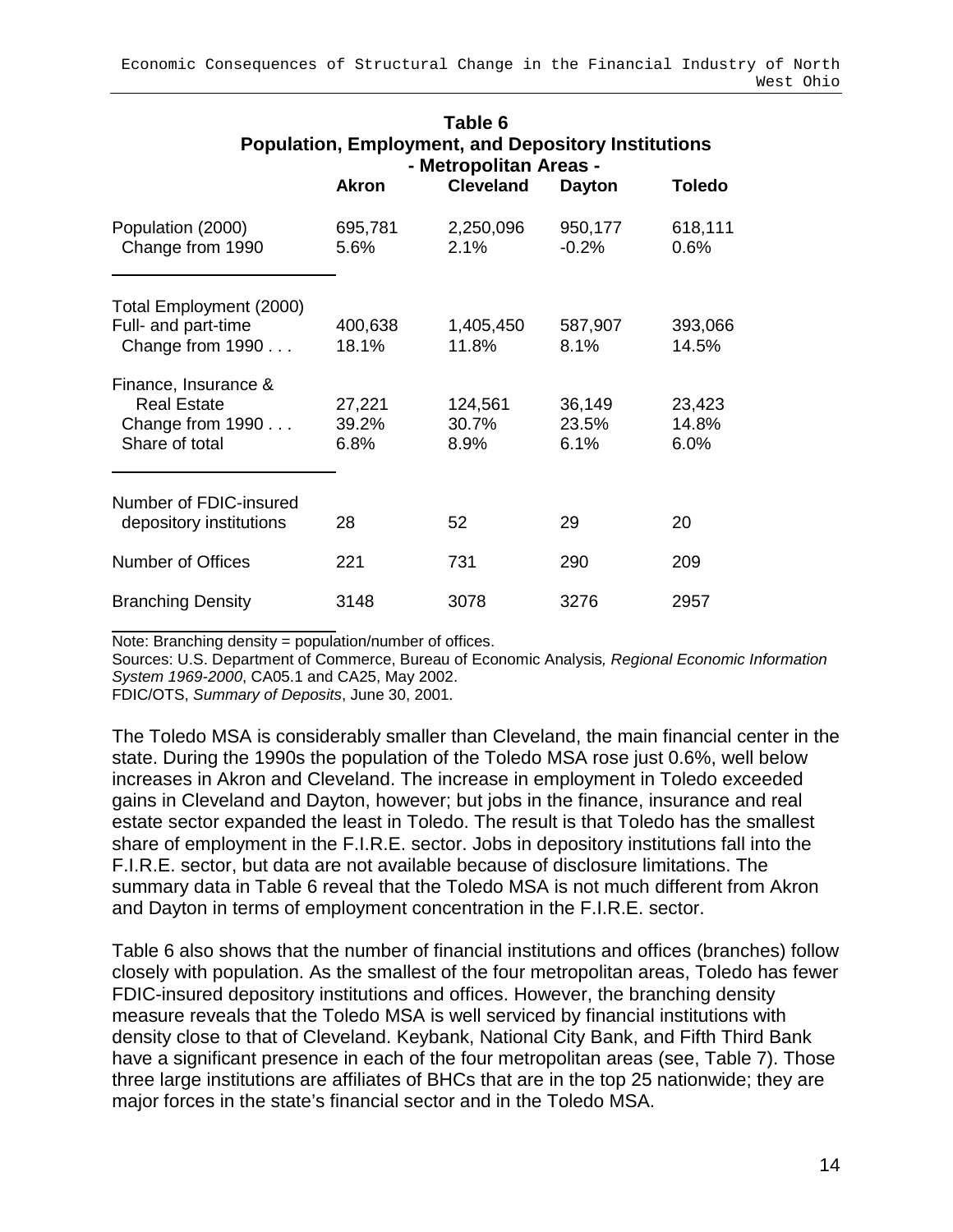The Akron, Dayton and Toledo MSAs depend heavily on branches of depository institutions with headquarters in other areas, especially those located in the state's financial core area of Cleveland. Table 7 presents the top-8 financial institutions in each metropolitan area, with the group for Toledo reproduced from Table 2. Large banks dominate throughout the areas, and they have headquarters outside the Toledo MSA. Keybank, the twelfth largest bank in the country, has a significant presence in each area. With respect to deposits it ranks number one in Cleveland, four in Akron, four in Dayton, and three in Toledo.

### **Table 7 Deposit Shares, Top-8 FDIC-insured Depository Institutions: Four Metropolitan Areas, 2001**

#### **- Akron -**

| <b>Institution</b>              | <b>Number of</b><br><b>Offices</b> | <b>Deposits</b><br>(millions) | <b>Market</b><br><b>Share</b> |
|---------------------------------|------------------------------------|-------------------------------|-------------------------------|
| <b>Firstmerit Bank NA</b>       | 37                                 | \$2,561                       | 29.7%                         |
| Bank One NA                     | 21                                 | 1,080                         | 12.5%                         |
| <b>National City Bank</b>       | 27                                 | 1,061                         | 12.3%                         |
| Keybank NA                      | 17                                 | 569                           | 6.6%                          |
| Ohio Savings Bank, F.S.B.       | 6                                  | 492                           | 5.7%                          |
| Charter One Bank, F.S.B.        | 16                                 | 486                           | 5.6%                          |
| <b>Fifth Third Bank</b>         | 17                                 | 465                           | 5.4%                          |
| <b>Huntington National Bank</b> | 9                                  | 306                           | 3.6%                          |
| Sum                             | 150                                | \$7,020                       | 81.4%                         |

### **- Cleveland -**

| <b>Institution</b>           | <b>Number of</b><br><b>Offices</b> | <b>Deposits</b><br>(millions) | <b>Market</b><br><b>Share</b> |
|------------------------------|------------------------------------|-------------------------------|-------------------------------|
| Keybank NA                   | 72                                 | \$11,860                      | 22.6%                         |
| <b>National City Bank</b>    | 84                                 | 10,776                        | 20.6%                         |
| <b>Third Federal Savings</b> |                                    |                               |                               |
| & Loan Association           | 25                                 | 4,594                         | 8.8%                          |
| Key Bank, USA NA             | 1                                  | 3,380                         | 6.5%                          |
| Charter One Bank, F.S.B.     | 56                                 | 3,255                         | 6.2%                          |
| <b>Firstmerit Bank NA</b>    | 68                                 | 2,515                         | 4.8%                          |
| <b>Fifth Third Bank</b>      | 58                                 | 2,136                         | 4.1%                          |
| Firstar Bank NA              | 73                                 | 1,896                         | 3.6%                          |
| Sum                          | 437                                | 40,412                        | 77.2%                         |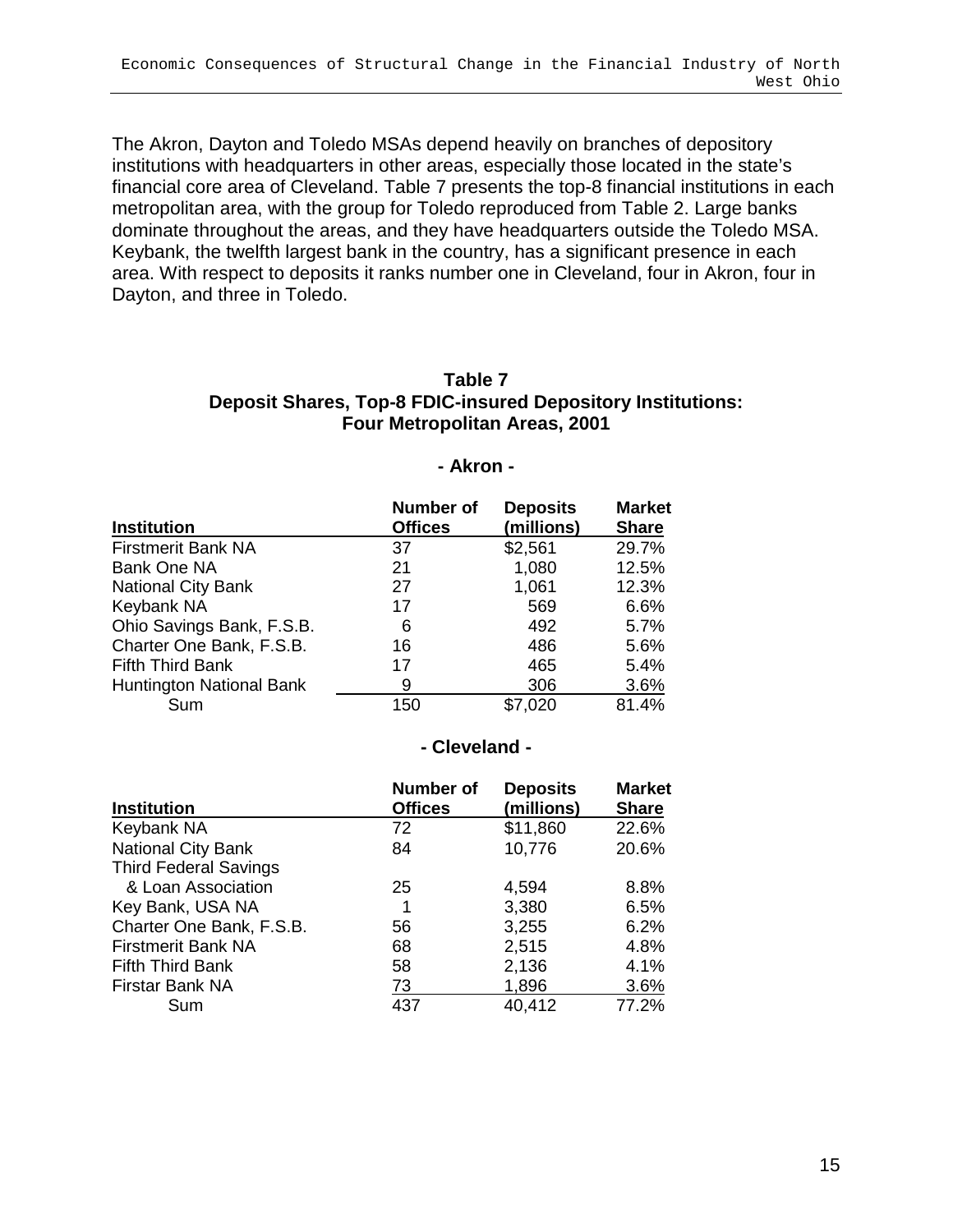### **Table 7 Deposit Shares, Top-8 FDIC-insured Depository Institutions: Four Metropolitan Areas, 2001 (continued)**

### **- Dayton -**

| <b>Institution</b>            | <b>Number of</b><br><b>Offices</b> | <b>Deposits</b><br>(millions) | <b>Market</b><br><b>Share</b> |
|-------------------------------|------------------------------------|-------------------------------|-------------------------------|
| <b>Fifth Third Bank</b>       | 57                                 | \$2,427                       | 24.0%                         |
| Bank One NA                   | 33                                 | 1,615                         | 16.0%                         |
| <b>National City Bank</b>     | 42                                 | 1,381                         | 13.6%                         |
| Keybank NA                    | 26                                 | 842                           | 8.3%                          |
| Firstar Bank NA               | 29                                 | 632                           | 6.2%                          |
| <b>Provident Bank</b>         | 10                                 | 557                           | 5.5%                          |
| <b>Security National Bank</b> |                                    |                               |                               |
| & Trust Company               | 14                                 | 475                           | 4.7%                          |
| Liberty Savings Bank, F.S.B.  | 13                                 | 323                           | 3.2%                          |
| Sum                           | 224                                | \$8,252                       | 81.5%                         |

#### **- Toledo -**

|                                 | <b>Number of</b> | <b>Deposits</b> | <b>Market</b> |
|---------------------------------|------------------|-----------------|---------------|
| <b>Institution</b>              | <b>Offices</b>   | (millions)      | <b>Share</b>  |
| <b>Fifth Third Bank</b>         | 34               | \$2,044         | 27.5%         |
| Sky Bank-MidAm Region           | 34               | 991             | 13.3%         |
| Key Bank National Assoc.        | 25               | 972             | 13.1%         |
| Charter One Bank, F.S.B.        | 20               | 893             | 12.0%         |
| <b>Huntington National Bank</b> | 24               | 685             | 9.2%          |
| <b>National City Bank</b>       | 26               | 632             | 8.5%          |
| Farmers & Merchants St. Bank    | 6                | 350             | 4.7%          |
| <b>Standard Federal Bank</b>    | 9                | 285             | 3.8%          |
| Sum                             | 178              | \$6,852         | 92.1%         |

 $\overline{a}$ Note: NA is National Association.

Source: FDIC/OTS, Summary of Deposits, June 30, 2001.

National City Bank also has large shares of deposits: Cleveland (2), Akron (3), Dayton (3) and Toledo (6). Fifth Third Bank, with headquarters in Cincinnati, has a strong presence in western Ohio, ranking first in shares of deposits in Dayton and Toledo. The information from Table 7 supports the conclusion that the Akron, Dayton, and Toledo MSAs are peripheral financial areas within the state.

Fifth Third Bank, Keybank, and National City Bank account for 49.1 percent of deposits in the Toledo MSA, the largest share among the four metropolitan areas listed. That is also a larger share than in Cleveland (47.3 percent), where Keybank and National City Bank have headquarters. Moreover, the top-8 institutions account for more than 90 percent of deposits in the Toledo MSA, which is, by far, the biggest share by the top-8 among the four areas.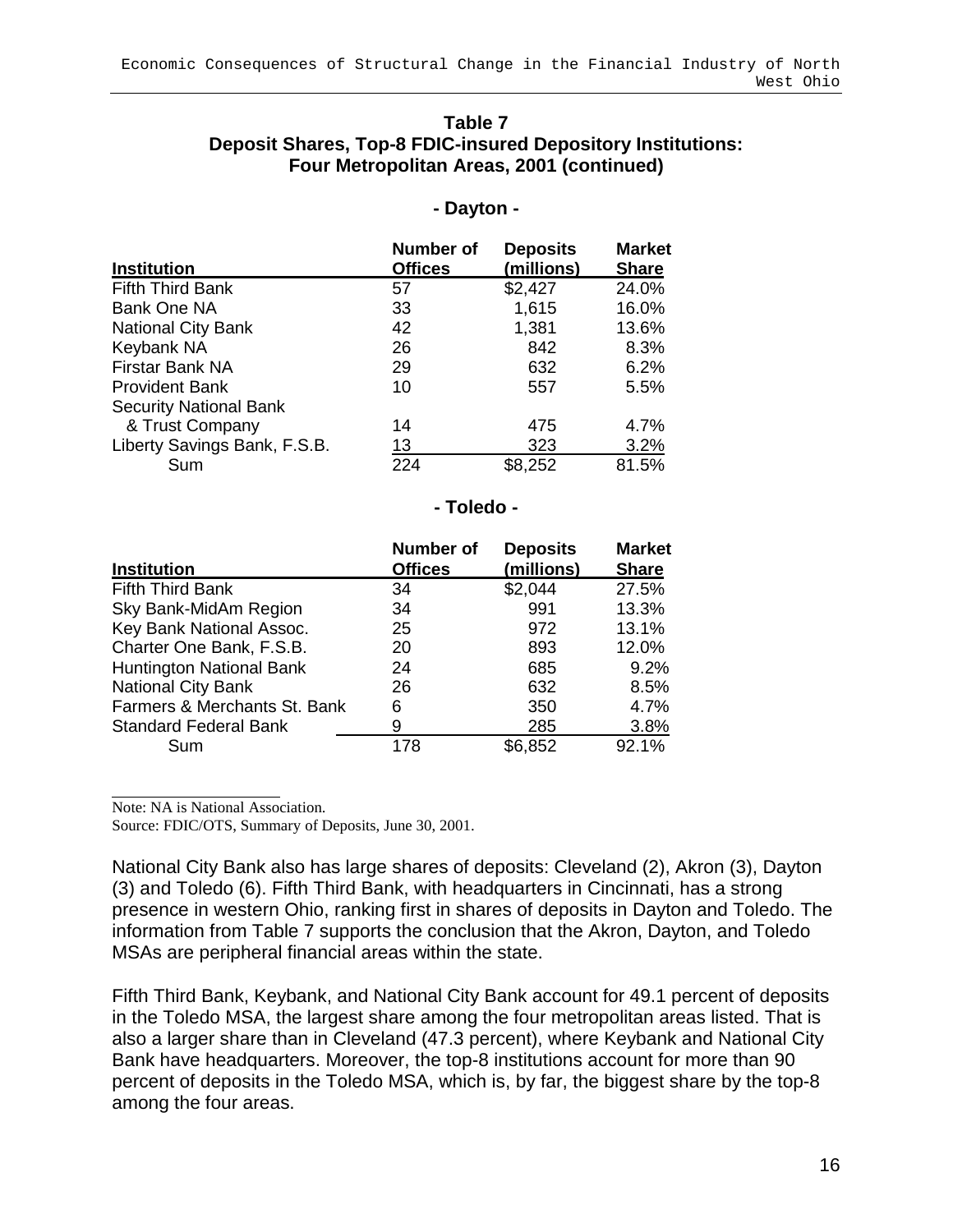### **Table 8 Concentration Comparisons: Metropolitan Area**

### **- HHI -**

|      |      | <b>Akron Cleveland</b> | <b>Dayton</b> | <b>Toledo</b> |
|------|------|------------------------|---------------|---------------|
| 2001 | 1374 | 1192                   | 1216          | 1447          |
| 1994 | 1342 | 1023                   | 1036          | 1025          |

### **- Share of Deposits, Top-3 Depository Institutions -**

|      | <b>Akron Cleveland</b> | <b>Dayton</b> | <b>Toledo</b> |
|------|------------------------|---------------|---------------|
| 2001 | 54.5% 52.0%            | 53.6%         | 53.9%         |
| 1994 | 55.6% 48.4%            | 48.8%         | 42.6%         |

Concentration in banking increased in each of the metropolitan areas after the passage of the Riegle-Neal Act of 1994. Table 8 shows that the Hirschman-Herfindahl Index (HHI) rose in all four areas from 1994 to 2001. The biggest increase in HHI occurred in Toledo, which points to movement toward greater concentration in deposits compared to the other three areas. In 2001, the Toledo MSA has the highest HHI, Cleveland the lowest.

The share of deposits in the top-3 institutions confirms the implication about movement toward concentration in Toledo. In 2001, the top-3 institutions accounted for more than one-half of total deposits in each area. The biggest increase, however, occurred in the Toledo MSA. Overall, the peripheral financial areas of Akron, Dayton, and Toledo have a greater concentration in deposits than does the financial-core area of Cleveland. For the Toledo MSA, this shift represents a significant structural change.

Location quotients also reveal characteristics of the financial sector for the four metropolitan areas. Table 9 gives the LQs for selected industries. Not surprisingly, there is little difference among the areas in terms of manufacturing. In short, the four Ohio metropolitan areas employ about 40 percent more in manufacturing industries than the nation as a whole. The LQ of 3.65 for the transportation equipment industry in Toledo reflects the heavy concentration on production of automobiles and parts in this area.

The LQs for the finance, insurance and real estate sector highlight again the distinction between a core and peripheral financial areas. The LQ of 1.23 for Cleveland indicates that the area employs about 23 percent more in the F.I.R.E. sector than the nation. That compares favorably with the LQ of 1.38 for Charlotte, NC. Both metropolitan areas are core financial areas. Akron, Dayton, and Toledo, on the other hand, have LQs less than one, with Toledo the lowest of the group at 0.60. Toledo's LQ shows that the area is only about half as reliant as Cleveland on the F.I.R.E. sector for employment. Compared Akron and Dayton, two other peripheral financial areas in the state, Toledo is less reliant on the financial sector for jobs.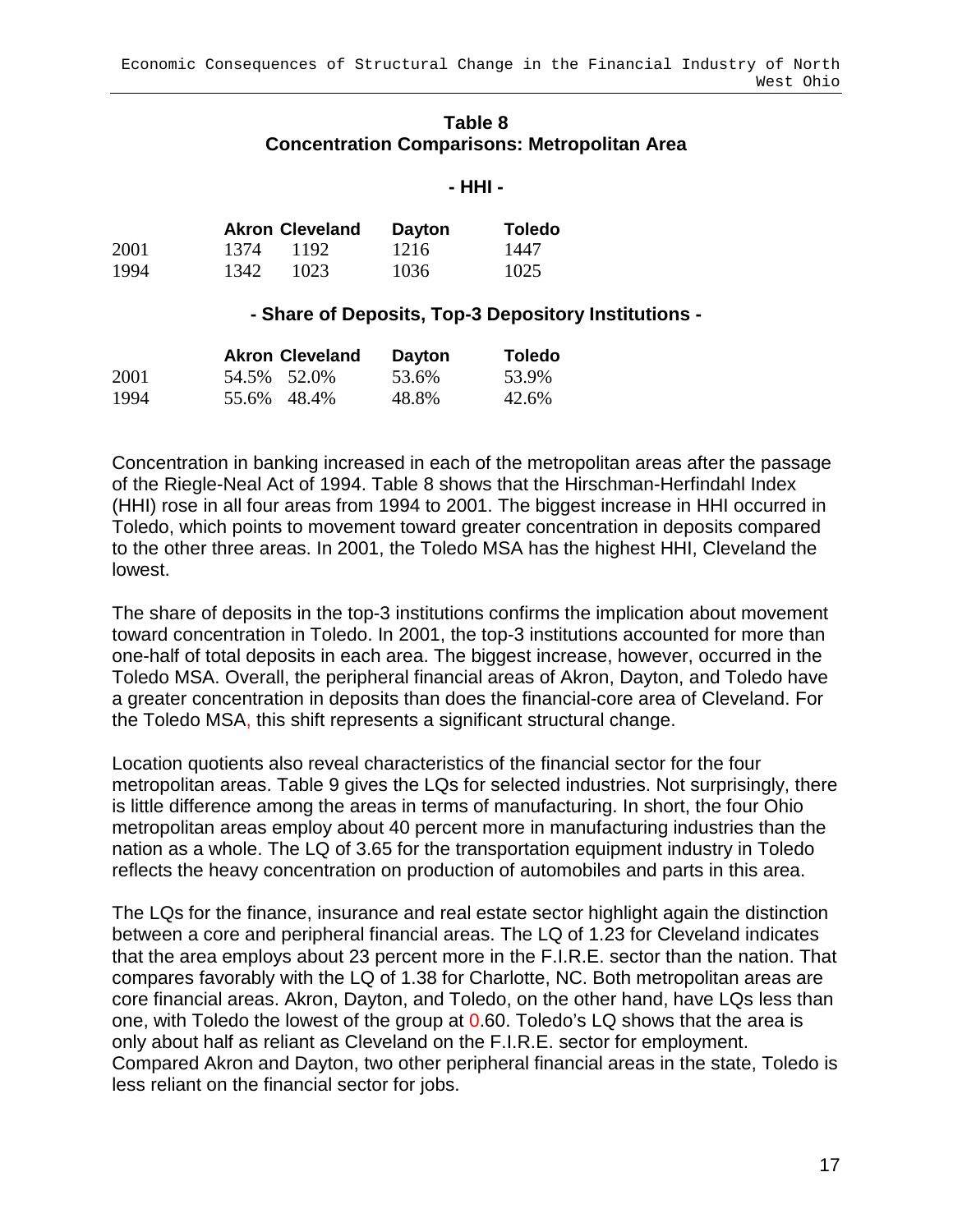|                                 | <b>Akron</b> | <b>Cleveland</b> | <b>Dayton</b> | Toledo |
|---------------------------------|--------------|------------------|---------------|--------|
| Manufacturing                   | 1.43         | 1.37             | 1.41          | 1.36   |
| Fabricated metal products       | 2.33         | 2.92             | 1.29          | 1.83   |
| Industrial machinery & equip.   | 2.05         | 1.85             | 3.32          | 0.99   |
| <b>Transportation equipment</b> | 0.79         | 1.44             | 3.14          | 3.65   |
| Finance, insurance and          |              |                  |               |        |
| real estate                     | 0.81         | 1.23             | 0.66          | 0.60   |
| <b>Business services</b>        | 0.79         | 0.89             | 1.12          | 0.89   |
| <b>Health services</b>          | 1.14         | 1.26             | 1.28          | 1.35   |
|                                 |              |                  |               |        |

### **Table 9 Location Quotients: Selected Industries, 2002.**

**- Metropolitan Area -** 

Source: U.S. Department of Labor, Bureau of Labor Statistics, www2.fdic.gov/recon .

## **Implications of the Findings**

Consequences of the evolving financial structure on local economies are not clear; the theoretical and empirical research point to a range of possible impacts. Key factors cited include the flow of funds, local financial concentration, in-market vs. out-of-market bank ownership, and possible funds drainage. Issues of concern center on the post-Riegle-Neal Act period of liberalization -- a period that includes waves of mergers, acquisitions, and consolidations of depository institutions. The previous sections showed that all of these factors are present in the Toledo MSA.

With fewer banks in the local area, and with larger banks accounting for higher shares of deposits, concerns arise about differences in the local market between "transactionbased" lending, dominant at large banks, and "relationship" lending, which is widespread at smaller banks. In processing loan applications, a transaction-based procedure relies on financial statements of borrowers that are easily obtained; larger banks with out-of-market headquarters find this approach more convenient and more efficient. Smaller banks with local headquarters may have better access to local information and may have a commitment to development in the local economy. Their relationship lending practices are more likely to be based on knowledge of local business conditions that seem imprecise and not measurable in a traditional economic sense. The more intense competitive environment following the Riegle-Neal Act of 1994 suggests that smaller banks' relationship lending must be profitable, however. In short, all the factors identified in the earlier sections influence the flow of funds in a local economy, and that is a contributor to economic growth in the area.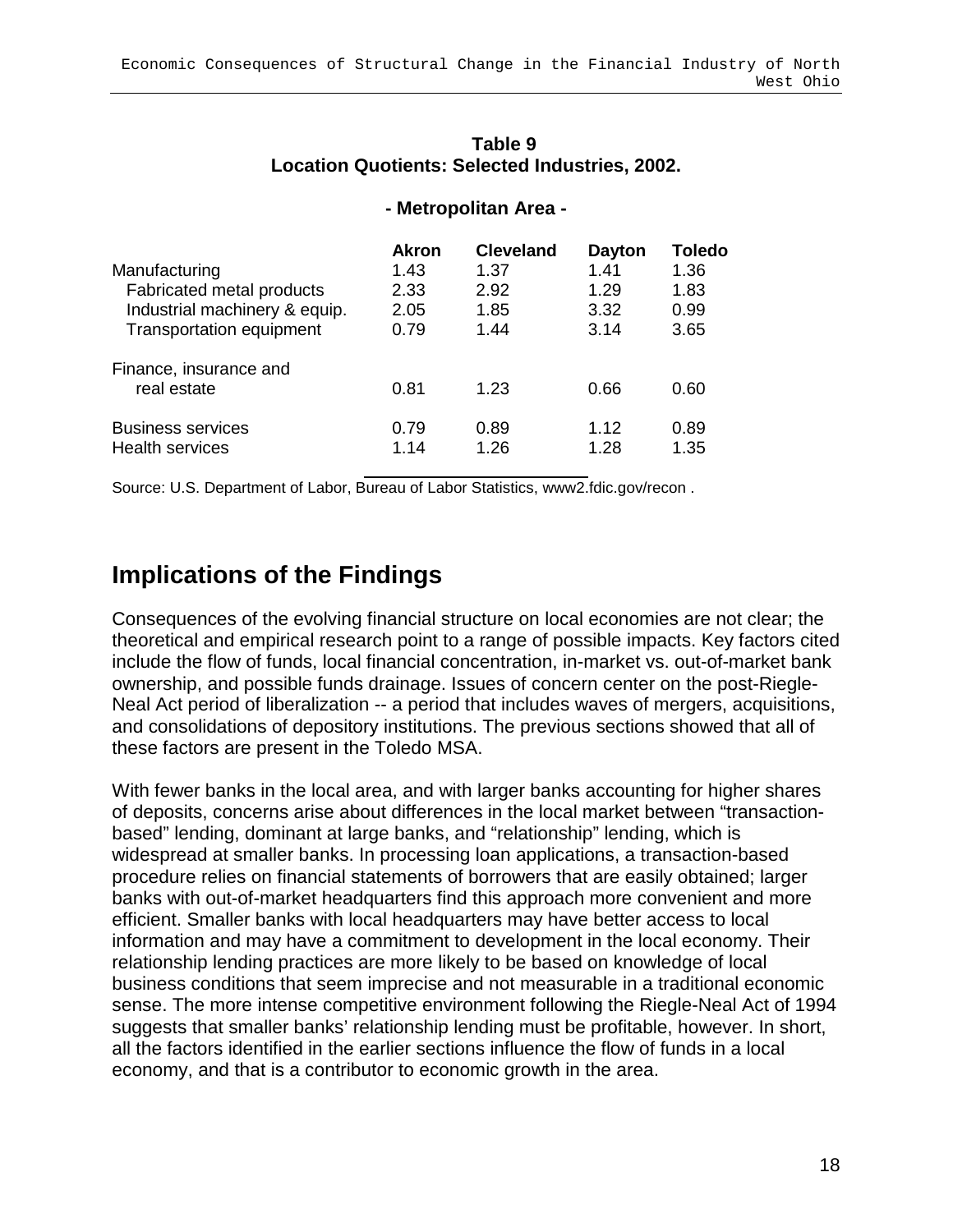The local flow of funds, captured in (3), was originally specified by Dow (1987).

(3)  $LF_i = \mu(r, i_o, s_i)\beta(l_i, p_i, C_i)$ 

where,  $r =$  reserve requirement;

- $i_0$  = propensity of depository institutions to invest outside area i;
- $s_i$  = propensity of the public to spend in i;

 $I_i$  = liabilities of the national monetary authority;

- $p_i$  = exogenous component of the balance of payments for i;
- $C_i$  = demand for credit in i.

In essence, LF is multi-factor specification of a local supply of money, with  $\mu$  and  $\beta$  as functions representing the multiplier and monetary base in a local area. Money within a local market is endogenously determined by local behavioral factors to some degree. The two factors of importance for examining impacts of local financial institutions are  $i_0$ and C<sub>i</sub>, both of which depend on decisions made in those institutions.

A local increase in demand for credit, C<sub>i</sub>, can be met by local financial institutions borrowing outside the area and then lending locally. This, of course, increases funds to the area. If local financial institutions increase investment outside the local area,  $i_0$ increases, then funds to the local area decline. A change in  $i<sub>o</sub>$  depends on behavior in financial institutions. Expectations of higher returns outside an area, for example, lead to an increase  $i_0$  and a drop in LF inside the area. Post-1994 liberalization followed by a more competitive situation expands the search for higher rates of return

Total deposits (TD), therefore, can be used to satisfy local credit demand  $(C_i)$  or for investment outside a local market  $(I_0)$ . A private, profit-seeking financial institution, with multi-area, multi-state affiliates will search for the highest returns. In an unregulated environment, funds can be moved out of local markets to areas with higher returns; this is a problem of funds drainage from local markets. In peripheral financial areas, the propensity to invest outside the area may be higher because the commitment to the local economy may be lower than in the core area where headquarters are located and key decisions are made. Funds drainage may be optimal for financial institutions with large inter-area branch networks, but it is certainly not optimal for a local area with below average rates of return. This, of course, was not a problem in the geographically restricted period before liberalization.

Measurement of key factors is far from straightforward in a regional setting. The theoretical concept of propensity to invest outside the area  $(i_0)$  cannot be measured directly. It represents expectations and private financial business decisions. The nature of the process underlying such decisions is nebulous at best in the rapidly evolving financial industry. Nevertheless, a local loan-to-deposit ratio may capture such effects, and it is specified in (4).

(4)  $LN_i / TD_i = LN_i / (C_i + I_o) = C_i / (C_i + I_o)$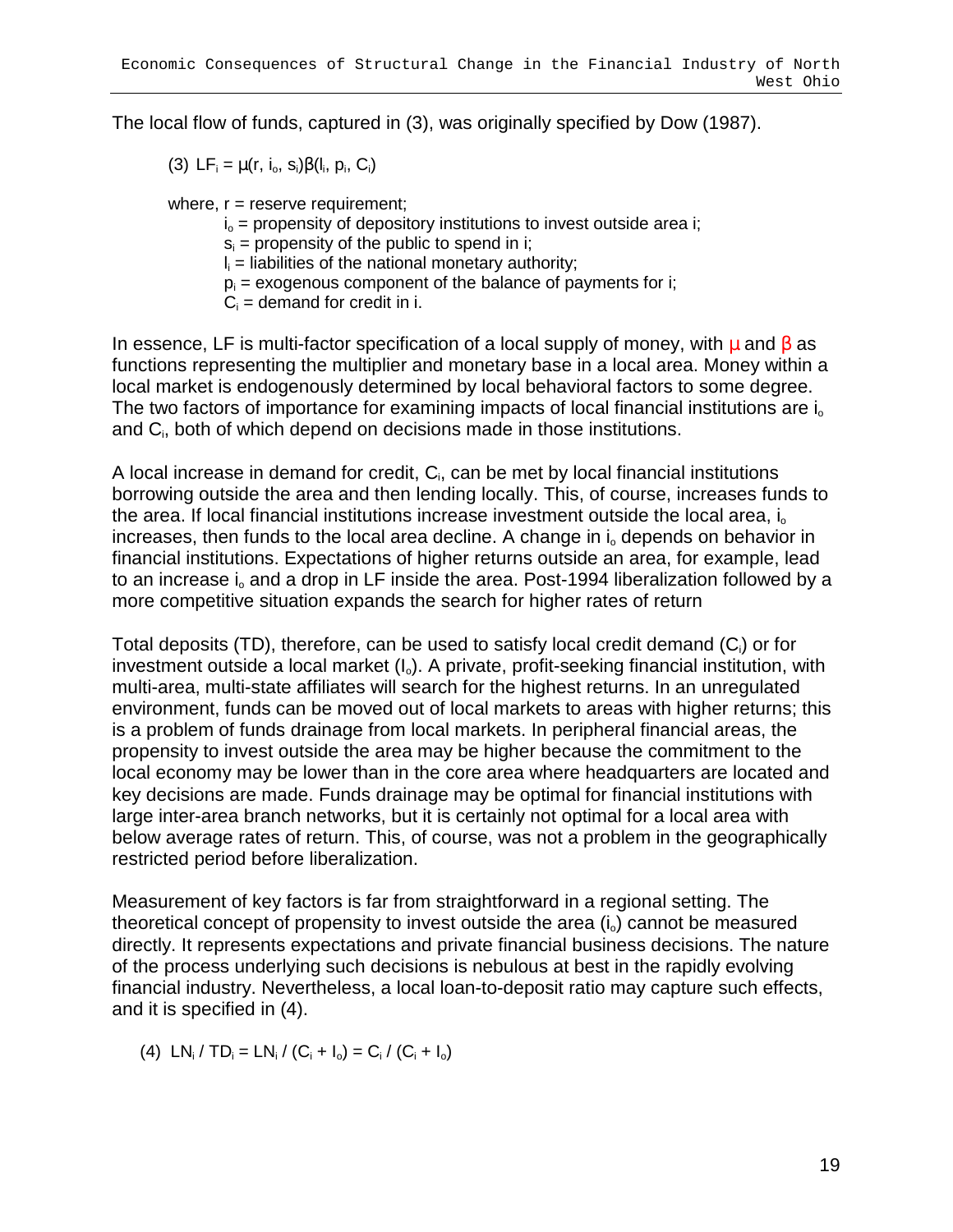A lower loan-to-deposit ratio in area i would represent a crude proxy for relatively lower confidence in the local market and more investment of local funds outside the area  $(I_0)$ . Unfortunately, consolidation of financial institutions and their balance sheets after 1997, according to provisions of the Riegle-Neal Act of 1994, removed the geographic designation from loan data reported on the asset side of balance sheets in the Report of Conditions (Call Reports) filed by depository institutions. Consolidated reports come from headquarters now and they include assets and liabilities for the entire institution. Therefore, a bank's branches in Akron, Cleveland, Dayton, and Toledo are not required to report publicly loan information by specific geographic areas. A regional paradox exists: less financial information is available for local market areas in the information age (Kozlowski 1999). This is a direct consequence of the Riegle-Neal Interstate Branching and Banking Efficiency Act of 1994, which removed geographic restrictions in the banking industry. The economic results include more competition and lower costs in the industry nationwide, but less information about specific market areas.

Although it is difficult to measure impacts of the evolving financial structure directly, recent research by Collender and Shaffer (2001) captures possible effects of concentration in metropolitan areas throughout the country. Their long-run growth analysis is summarized in (5), which includes factors cited above for the Toledo MSA.

- (5)  $gY_{0,T} = \alpha + \beta_1 NIB_0 + \beta_2 NXB_0 + \beta_3 XTB_0 + \beta_4 DIB_{T,0} + \beta_5 DXB_{T,0} + \beta_6 DDEF_{T,0}$ +  $\gamma_1$ DCP<sub>0</sub> +  $\gamma_2$ LEDU<sub>0</sub> +  $\gamma_3$ LPOP<sub>0</sub> +  $\gamma_4$ LRPCI<sub>0</sub> +  $\gamma_5$ HHI<sub>0</sub> + e
	- where,  $qY_{0T}$  = geometric mean of annual growth rates of real per capital income from the initial time 0 to the end of the period T;
		- $NIB<sub>0</sub>$  = number of offices of banks headquartered in the market at the start of the sample period;
		- $NXB<sub>0</sub>$  = number of local branches of banks headquartered outside the market at the start of the sample period;
		- $XTB<sub>0</sub>$  = ratio of the out-of-market to in-market owned bank offices at the start of the sample period;
		- $DIB<sub>T<sub>0</sub></sub>$  = ratio of the number of in-market owned bank offices at 0 to the number at T;
		- $DXB<sub>T,0</sub>$  = ratio of the number of out-of-market owned bank offices at 0 to the number at T;
		- $DDEF_{\tau_0}$  = change in share of local deposits accounted for by out-ofmarket owned banks from time 0 to T;
		- LEDU<sub>0</sub> = logarithm of the percentage of total adult population having at least 4 years of college ( a proxy for the quality of human capital);
		- $LPOP<sub>0</sub> = logarithm$  of the population in the local market;
		- $LRPCPI<sub>0</sub> = logarithm$  of real per capita personal income in the local market;
		- $HH<sub>0</sub>$  = Herfindahl-Hirschman Index of deposits in the local market.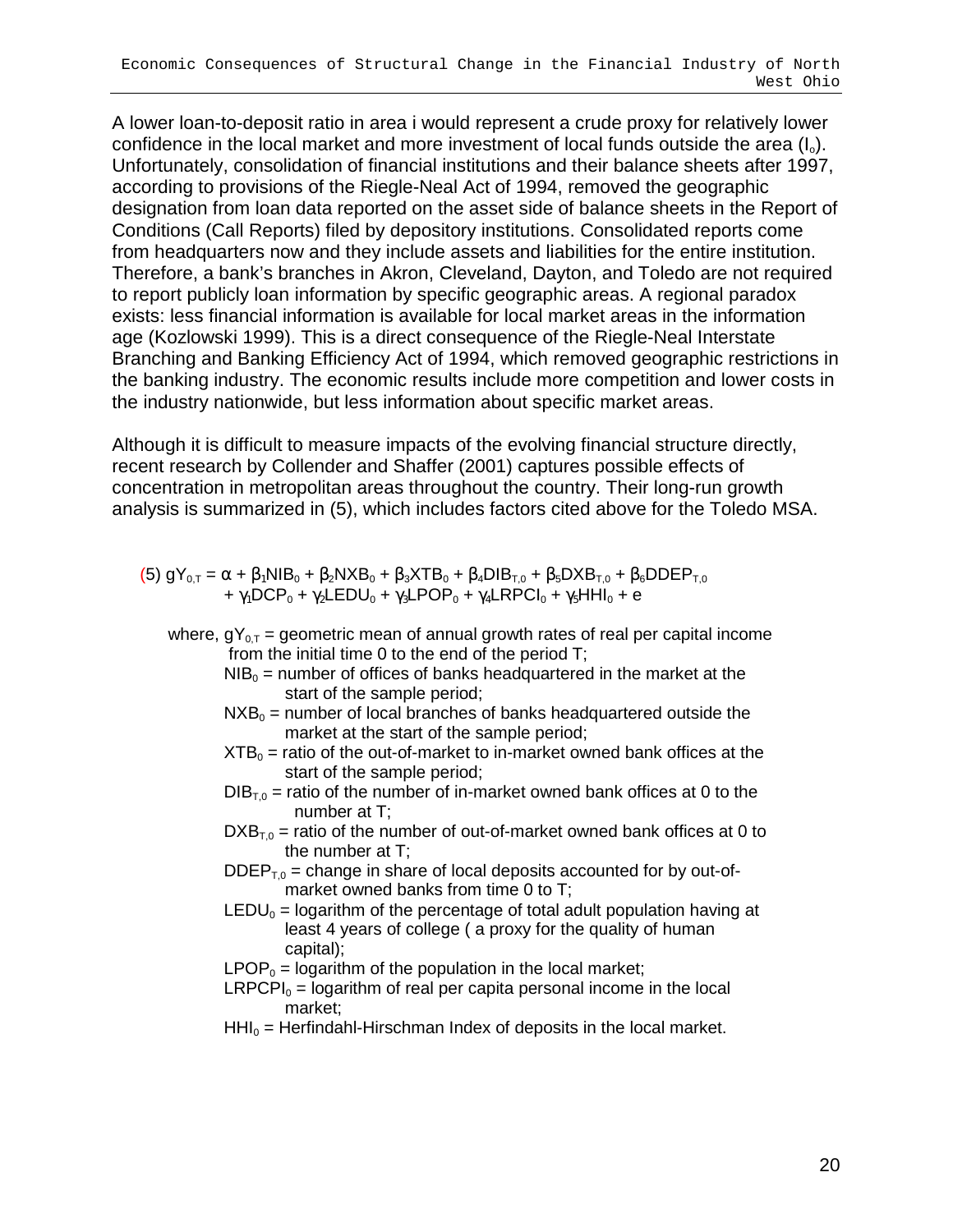Regression estimates for 269 MSAs in the United States include structural characteristics for areas' financial sectors identified in the previous sections; the statistical estimates are adjusted for size of the MSAs. Their results reject the hypothesis that long-run growth of real per capita income is independent of local banking structure, which is consistent with the theoretical consensus in regional finance. There is also greater significance in the 1984-1996 period than in the earlier 1973-1984 period.

Other findings for MSAs include:

- (1) The change in the ratio of bank offices owned-in-market is not significant for 1984-1996.
- (2) The change in the ratio of bank offices owned out-of-market has a negative and statistically significant effect for 1984-1996.
- (3) The share of deposits controlled by out-of-market owned banks has a statistically significant negative effect for 1984-1996.
- (4) The combined effect of bank offices owned in-market vs. out-of-market shows a decrease in growth of real per capita income associated with out-of-market owned bank offices in MSAs. The quantitative impact is small, however.
- (5) Bank deposit market concentration, captured by HHI, shows a significantly positive association with growth of real per capita income for 1984- 1996.

Collender and Shaffer (2001) conclude that liberalization in the banking industry, which resulted in out-of-market bank mergers and/or acquisitions, does not necessarily impede economic growth in MSAs. Out-of-market owned banks do seem to be more negatively associated with growth in MSA compared to non-MSA markets, however.

For the Toledo MSA, findings 1 to 5 suggest that the increased concentration measured in 2001 compared to 1994 (Table 1) does not indicate, per se, adverse economic consequences for the local market. A greater share of out-of-market bank offices does increase the potential for negative effects, however; such consequences would be more significant if the propensity to invest outside the local area  $(i<sub>0</sub>)$  rose. There is no statistical evidence suggesting that this is the case for the Toledo MSA. Nevertheless, the probability of such negative effects is now greater for all peripheral financial areas.

Another method of assessing economic consequences on local markets is to check compliance with the Community Reinvestment Act (CRA) of 1977. The U.S. Congress enacted the (CRA) to encourage federally insured banks and thrift institutions to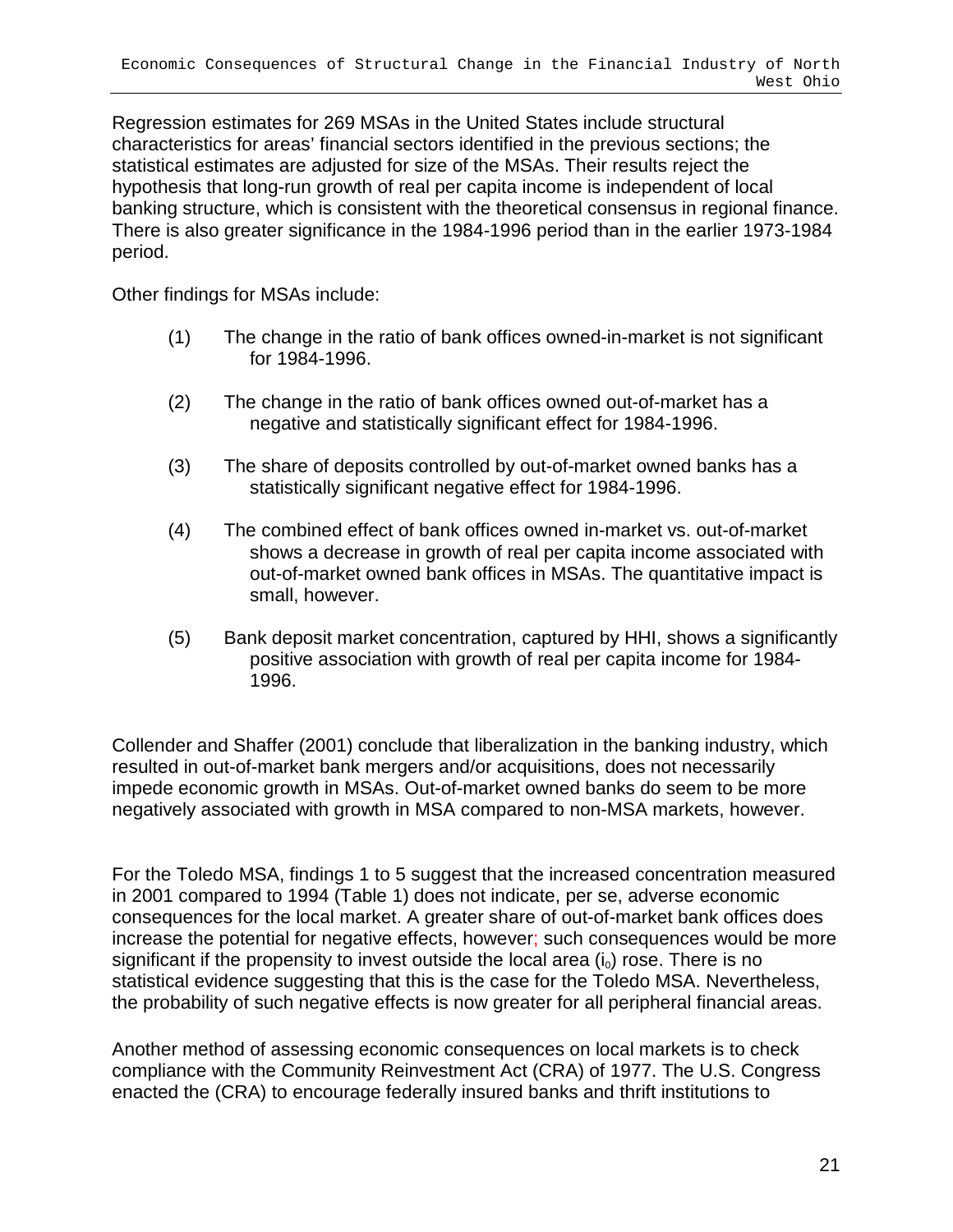address the credit needs of their communities, including low- and moderate-income residents. The CRA requires individual FDIC-regulated banks and savings associations to undergo CRA compliance examinations and performance evaluations. Depository institutions, which undergo performance evaluations, receive ratings that are public information

Sections 2901 and 2903 highlight important provisions of the CRA.

### Sec. 2901 **-- Congressional findings and statement of purpose.**

The Congress finds that –

- (1) regulated financial institutions are required by law to demonstrate that their deposit facilities serve the convenience and needs of the communities in which they are chartered to do business;
- (2) the convenience and needs of communities include the need for credit services as well as deposit services; and
- (3) regulated financial institutions have continuing and affirmative obligation to help meet the credit needs of the local communities in which they are chartered.
	- b) It is the purpose of this chapter to require each appropriate Federal financial supervisory agency to use its authority when examining financial institutions, to encourage such institutions to help meet the credit needs of the local communities in which they are chartered consistent with the safe and sound operation of such institutions.

### Sec. 2903 -- **Financial institutions; evaluation**

In general. In connection with its examination of a financial institution, the appropriate Federal financial supervisory agency shall –

- (1) Assess the institution's record of meeting the credit needs of its entire community, including low- and moderate-income neighborhoods, consistent with the safe and sound operation of such institution; and
- (2) Take such record into account in its evaluation of an application for a deposit facility by such institution.
	- (b) Majority-owned institutions. In assessing and taking into account, under subsection (a) of this section, the record of a nonminority-owned and nonwomen-owned financial institution, the appropriate Federal financial supervisory agency may consider as a factor capital investment, loan participation, and other ventures undertaken by the institution in cooperation with minority- and women-owned financial institutions and low-income credit unions provided that these activities help meet the credit needs of local communities in which such institutions and credit unions are chartered.

The Gramm-Leach-Bliley Financial Services Modernization Act of 1999 also requires public disclosure of bank-community CRA-related agreements. This law does grant some regulatory relief to small depository institutions by reducing the frequency of their CRA examinations if a bank received outstanding or satisfactory ratings in previous examinations.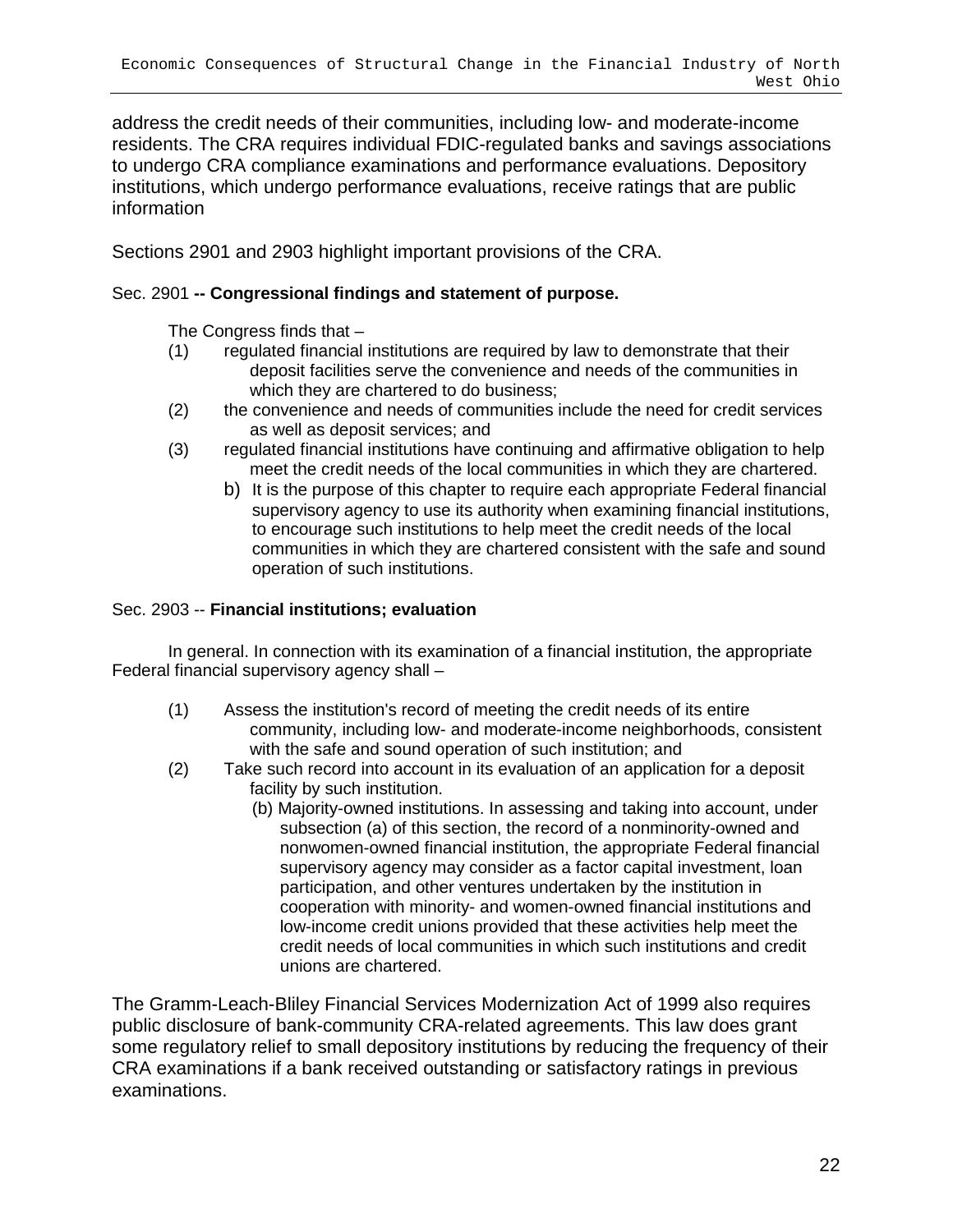There are three federal laws that require depository institutions to serve the communities in which they take deposits. The Community Reinvestment Act of 1977 requires that depository institutions serve the needs of communities in which they operate. Section 109 of the Riegle-Neal Act of 1994 prohibits operation of deposit production offices by out-of-state banks; this is a direct reference to the issue of funds drainage from communities. The Gramm-Leach-Bliley Act of 1999 requires public disclosure. It is also important to note that depository institutions are regulated private businesses and that, while the Riegle-Neal Act and Gramm-Leach-Bliley Act represent further moves toward de-regulation in the industry, these laws do recognize and strengthen the principles of serving communities contained in the original Community Reinvestment Act of 1977.

The CRA requires that appropriate supervisory agencies of depository institutions assess institutions' performance for CRA compliance. The Federal Financial Institutions Examination Council points out that a financial institution's performance in helping to meet credit needs of its community is evaluated through information about the institution – its capacity, constraints and business strategies, its community - demographic and economic data, lending, investment, and service opportunities, and its competitors and peers (FFIEC 2002). Four ratings are used and reported after examinations: outstanding, satisfactory, needs to improve, and substantial noncompliance. The FFIEC also indicates that for an interstate bank, federal bank supervisory agencies are required by law to evaluate an institution's CRA performance in each state and metropolitan statistical area (MSA) in which it has a branch in addition to providing an overall rating for the bank's performance. The bank's performances in these areas are appropriately weighted in determining an institution's final CRA rating.

Table 10 contains the ratings for the major depository institutions in the Toledo MSA that have headquarters elsewhere. The six institutions accounted for 74 percent of total deposits in the local market in 2001. The examinations cover the period from 1990 to 2000. Note that there are no unsatisfactory CRA ratings for this group. Three banks: Keybank, National City Bank, and Standard Federal Bank, received outstanding ratings at each examination. In short, out-of-market owned banks are meeting the needs of the community according to provisions contained in the CRA.

# **Conclusion**

In sum, the period of liberalization ushered in with the passage of the Riegle-Neal Act of 1994 has changed the landscape for financial institutions in the Toledo MSA. The area is now more concentrated and dominated by large institutions with headquarters elsewhere. As a peripheral financial area, industrial development is unlikely to occur in the F.I.R.E. sector. The Toledo MSA does not possess a comparative advantage in providing those services.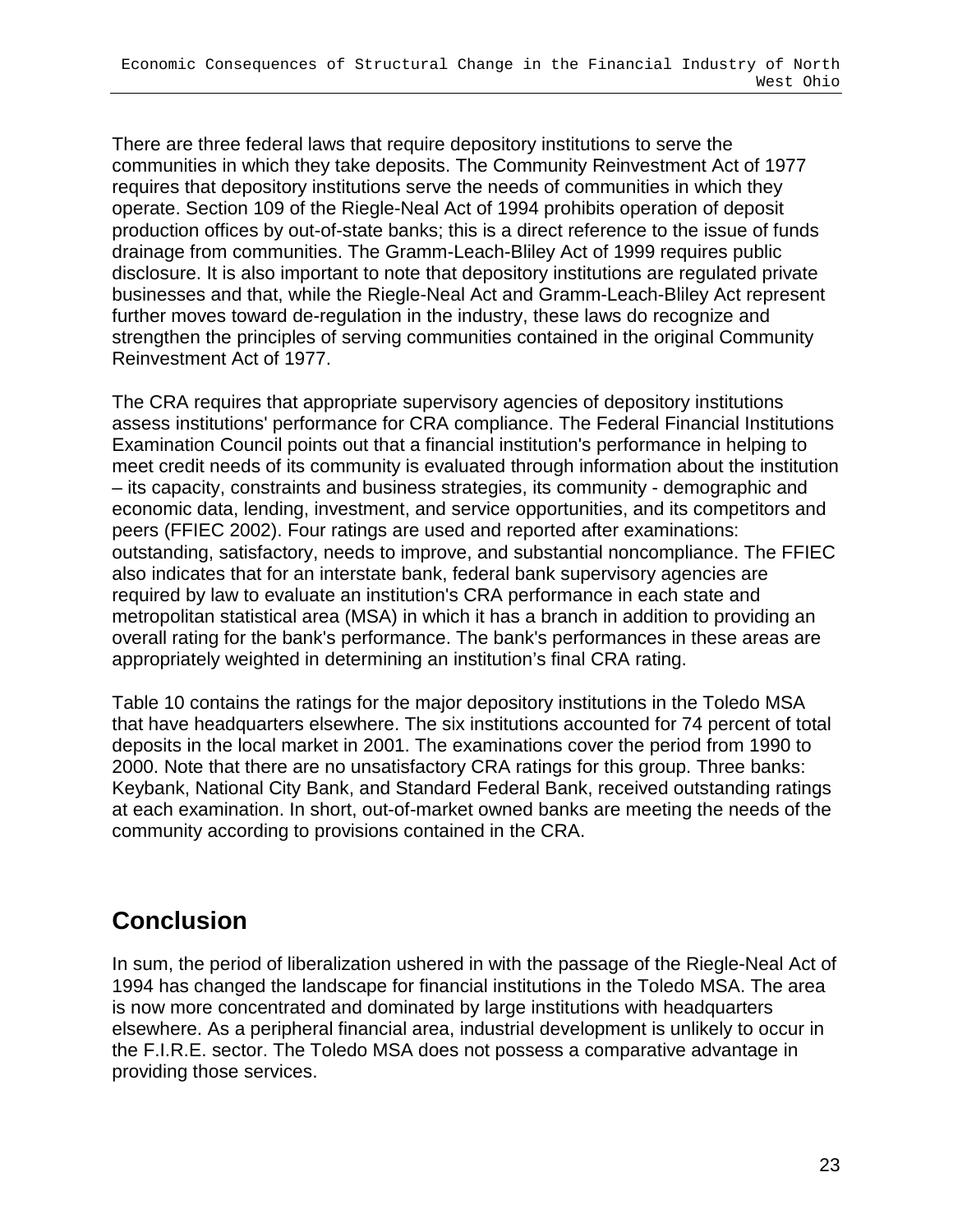| Institution                                     | <b>Headquarters</b> | Year | <b>Exam</b><br><b>Rating</b> |
|-------------------------------------------------|---------------------|------|------------------------------|
|                                                 |                     |      |                              |
| <b>Fifth Third Bank</b><br>aFifth Third Bank of | Cincinnati          | 2001 | Satisfactory                 |
| Northwestern Ohio, NA                           | Toledo              | 1998 | Satisfactory                 |
|                                                 |                     | 1996 | Satisfactory                 |
|                                                 |                     | 1993 | Satisfactory                 |
|                                                 |                     | 1991 | Satisfactory                 |
| <b>Keybank National Association</b>             | Cleveland           | 1999 | Outstanding                  |
|                                                 |                     | 1996 | Outstanding                  |
| <b>bSociety National Bank</b>                   |                     | 1994 | Outstanding                  |
|                                                 |                     | 1990 | Outstanding                  |
| Charter One Bank, F.S.B.                        | Cleveland           | 1998 | Satisfactory                 |
|                                                 |                     | 1995 | Satisfactory                 |
|                                                 |                     | 1993 | Satisfactory                 |
|                                                 |                     | 1991 | Satisfactory                 |
| <b>Huntington National Bank</b>                 | Columbus            | 1999 | Satisfactory                 |
|                                                 |                     | 1996 | Satisfactory                 |
|                                                 |                     | 1994 | Satisfactory                 |
| <b>National City Bank</b>                       | Cleveland           | 2000 | Outstanding                  |
| cNational City Bank Northwest                   | Toledo              | 1996 | Outstanding                  |
|                                                 | Toledo              | 1993 | Outstanding                  |
| <b>Standard Federal Bank</b>                    | Troy, MI            | 1998 | Outstanding                  |
|                                                 |                     | 1995 | Outstanding                  |
|                                                 |                     | 1993 | Outstanding                  |
|                                                 |                     | 1991 | Outstanding                  |

### **Table 10 Community Reinvestment Act Ratings**

a Now an affiliate of Fifth Third Bank with headquarters in Cincinnati.

b) Acquired by Keybank NA.

c) Now an affiliate of National City Bank Ohio with headquarters in Cleveland

Source: Federal Financial Institutions Examination Council, **INTERAGENCY CRA RATINGS**.

At this point it appears that evolution in the financial sector has resulted in service to the area from a mixture of large depository institutions and smaller community banks. The larger institutions have retail outlets (branches) in the area, but major decisions are made outside the area. Nevertheless, the competitive nature of the industry means lower costs borrowers as institutions compete across local markets.

There is no explicit evidence of funds drainage because of the changed structure of financial institutions here. In fact, there is anecdotal information that the loan-deposit ratio is greater than one, that is, funds flow into the area. Large depository institutions that serve the local market are capable of moving funds to this market if profitable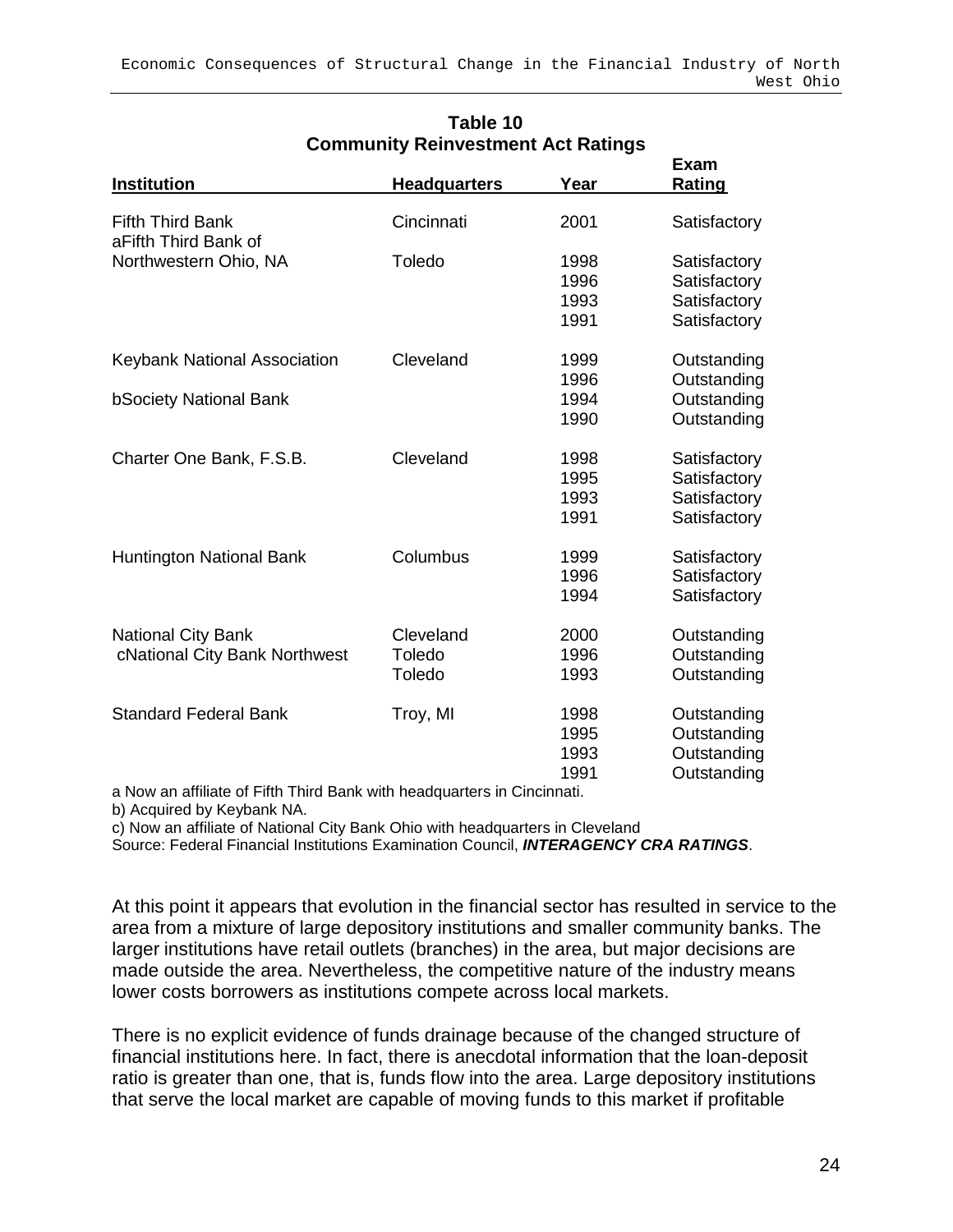conditions exist. In fact, the larger institutions with headquarters outside the area are not restricted in loan activity by local deposits. Under current conditions, funds will flow through the transaction-lending process to borrowers whose prospects are highest. Compliance with the Community Reinvestment Act requires banks to demonstrate sensitivity to local economic conditions, however.

Although the Toledo MSA is a peripheral financial area and larger outside institutions control more of the market than in the past, the information presented shows that large depository institutions in the Toledo MSA have good records in serving the credit needs in the community in which they operate. Nevertheless, old-style community banks with relationship lending are declining in this period of consolidation and transactions-based lending.

## **References**

- Brickey, Homer, "Sky to acquire 24-office thrift in Cleveland," **The Toledo Blade**, Section B, October 25, 2002, p. 8.
- Burton, Maureen, and Ray Lombra, **The Financial System and the Economy**, Mason, OH: Southwestern, 2003.
- Cetorelli, Nicola, "Competitive analysis in banking: Appraisal of the methodologies," **Economic Perspectives**, Federal Reserve Bank of Chicago, First Quarter 1999, pp. 2-15.
- Collender, R.N. and Shaffer, S., "Local Bank Office Ownership, Deposit Control, Market Structure, and Economic Growth," in **The Financial Safety Net: Cost, Benefits, and Implications for Regulation**, Proceedings of the 37<sup>th</sup> Annual conference on Bank Structure and Competition, Federal Reserve Bank of Chicago, 2001, pp. 227- 240.
- DeYoung, Robert, "Mergers and the Changing Landscape of Commercial Banking (Part II), **Chicago Fed Letter**, No. 150, February 2000.
- DeYoung, Robert, "Mergers and the Changing Landscape of Commercial Banking (Part I), **Chicago Fed Letter**, No. 145, September 1999.
- DiSalvo, J., "Federal Reserve market definition methodology by District," **Casework Conference**, Federal Reserve Bank of Philadelphia, October 1997, pp. 23-24.
- Dow, Sheila C., "The Treatment of Money in Regional Economics," **Journal of Regional Science**, Vol. 27, 1987, pp. 13-24.